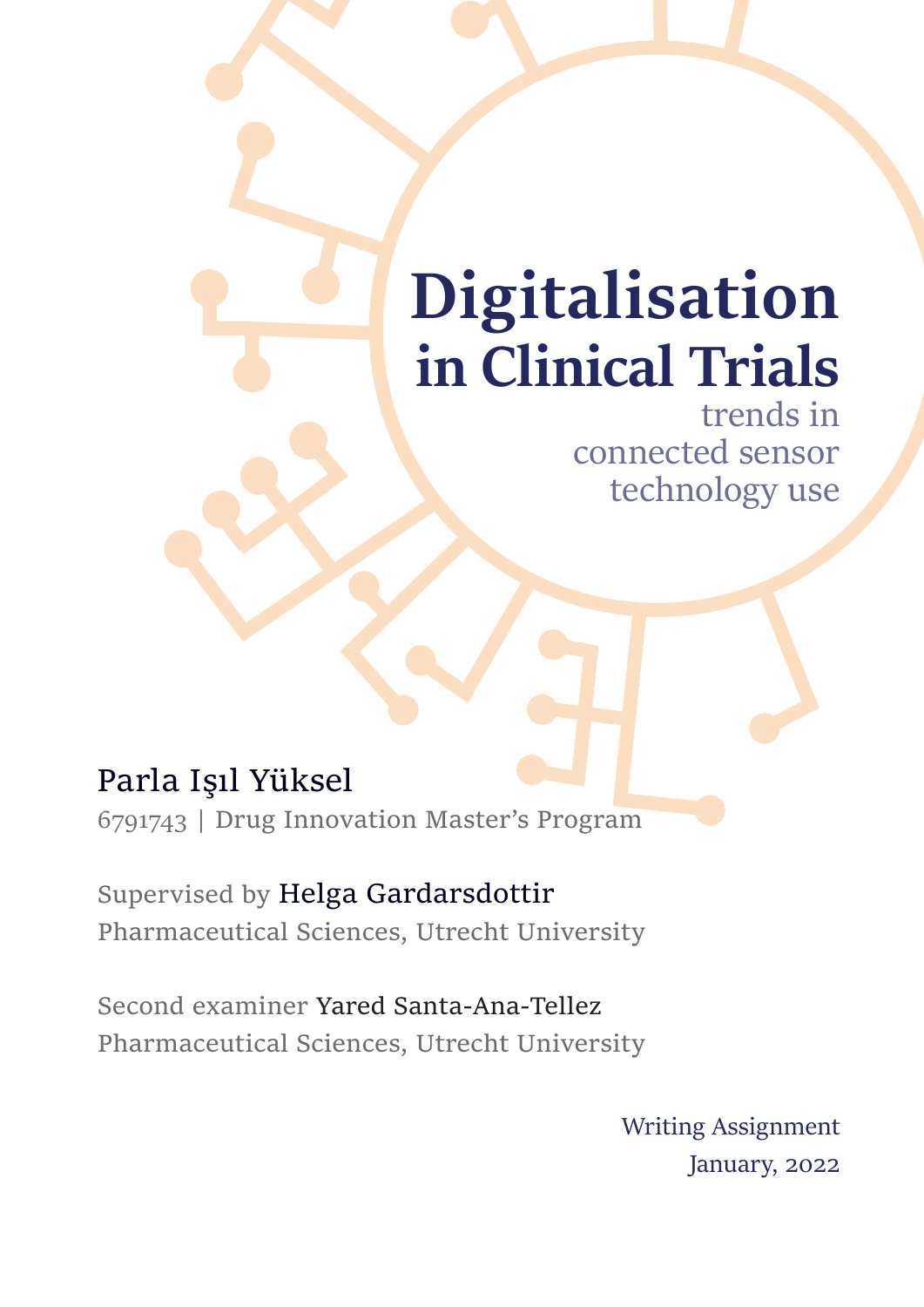### **Contents**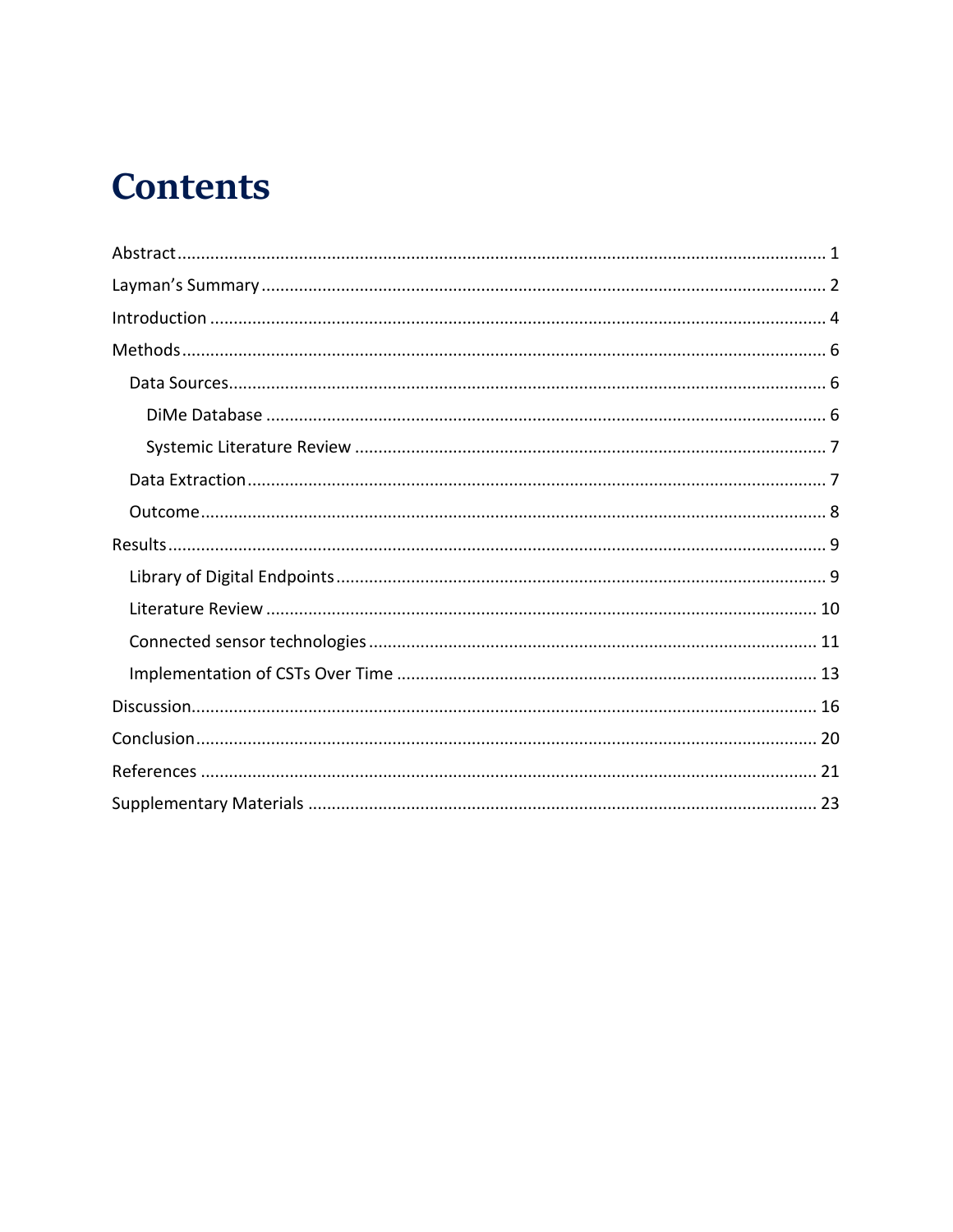### <span id="page-2-0"></span>**Abstract**

**Objective.** Connected sensor technologies are remote measurement technologies that offer an objective measure of patients' certain symptoms in their daily routine. Although there is an interest in implementing these technologies into clinical trials, adoption has been slow. Currently, there is no complete overview of connected sensor technology use for clinical drug development, analyzing the studies by the technology, year, study phase, endpoint positioning, and disease area. This overview can provide insight into the effects of different events and serve as a basis for future analysis.

**Methods.** Studies were selected from 2 sources: the DiMe Library of Digital Endpoints and literature indexed in PubMed. Studies in DiMe Library in which product type was indicated as "drug" or "biologic" were included. A search query was developed, and the resulting articles were screened by their titles, abstracts, and text according to the inclusion criteria. Data regarding study registry year, connected sensor technology, digital clinical measure, the indication of the test drug, study phase, and endpoint positioning was extracted, and trends were compared in aggregate and over time.

**Results.** 71 studies were identified, 63 from the DiMe library, and 8 from the literature review. Activity monitors were the most used devices (71.8%) and were the only devices observed in 2005-2014. The next most used devices were continuous glucose monitors (14.1%) and heart activity monitors (5.6%). Interest in phase 4 studies in 2015-17 was observed to shift towards phase 2 studies, the most common study phase (36.6%). More than half of the studies used connected sensor technologies to support secondary endpoints (56.3%). The most commonly addressed disease group was diseases of the nervous system (19.7%), followed by diseases of the respiratory system (18.3%), endocrine diseases (14.1%), and diseases of the circulatory system (12.8%). Most of the indicated conditions required long-term disease management.

**Conclusion.** The use of connected sensor technologies in clinical trials was already an ongoing process for a long time. We conclude that multiple factors are contributing to increasing interest. Major factors are increased regulatory guidance and acceptance and acceleration by the COVID-19 pandemic. In the coming years, a growing interest is expected in digital measures that offer objective measurement of established endpoints, increasing the knowledge and regulatory maturity in the domain. Once the quality standards and acceptance by all the industry stakeholders are established, a steep increase in innovative digital endpoints may be observed.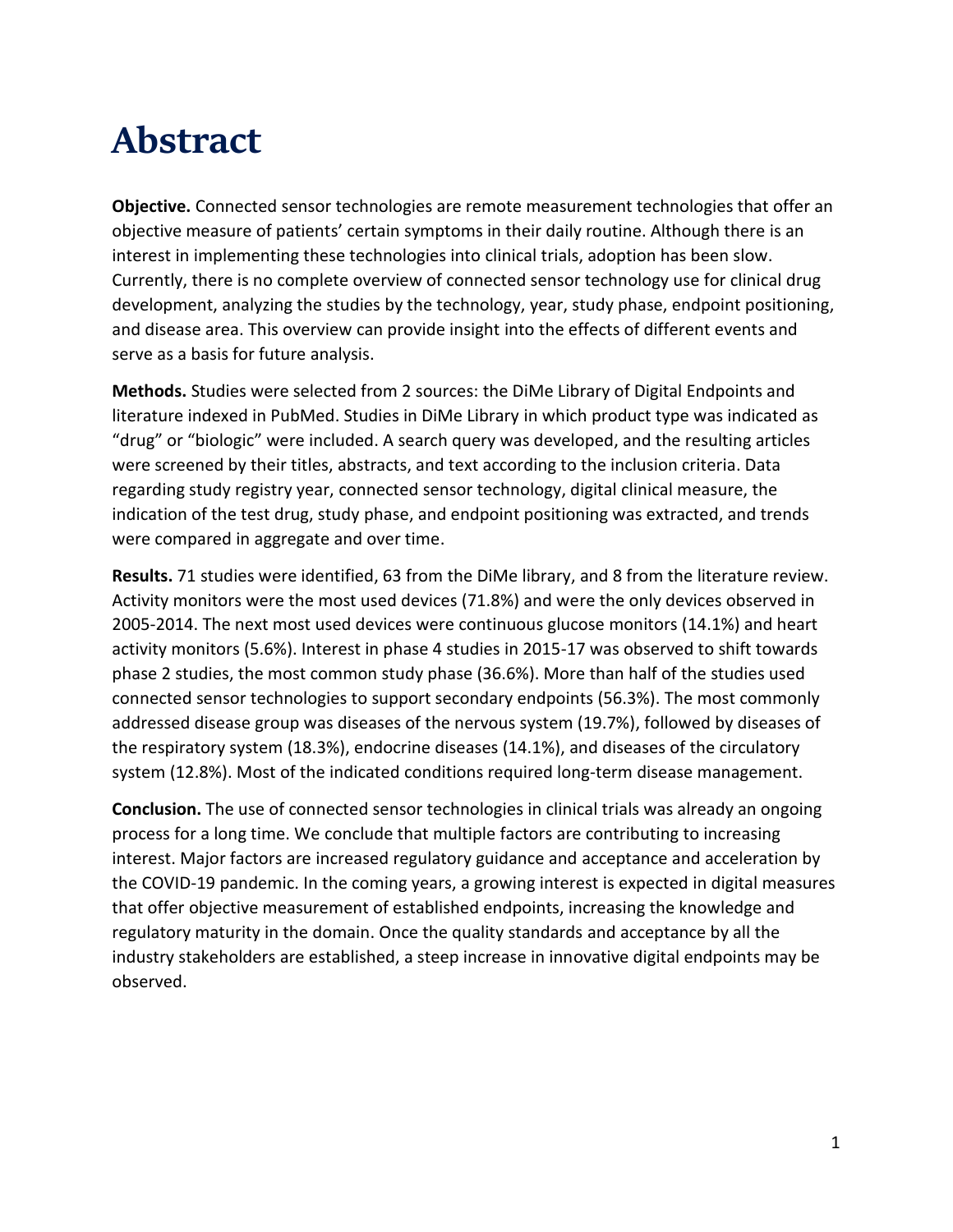# <span id="page-3-0"></span>**Layman's Summary**

Clinical trials are part of the drug development process, where the drug is tested for efficacy and safety in humans. Once all the required steps in clinical trials are successfully completed, an application to the health authorities is filed to bring the drug to the patients. Traditionally, patients who participate in a clinical trial are carefully chosen, and the tests related to the clinical trial are carried out in highly controlled clinical trial environments to ensure validity and objectivity. However, there are some unwanted effects such as difficulty representing real-life situations where patients are more diverse and may have multiple diseases, and difficulty finding enough patients willing to travel to the clinical trial site as often as required. Currently, connected sensor technologies are receiving a lot of attention from companies, health authorities, healthcare providers, and patients as a possible solution to these problems.

Connected sensor technologies (CSTs) are devices that patients can use on their own, to monitor some of their symptoms. Continuously collected information enables healthcare providers to compare the disease/recovery progression of a patient. For example, a patient who recently had knee surgery is expected to be more active over time, wrist-worn activity monitors (similar to smartwatches) can be used to monitor the patient's mobility instead of the patients visiting the clinic for a mobility assessment. Connected sensor technologies enable more accurate measurement and decrease the burden of visiting the clinic.

Although CSTs are very promising, it is an emerging technology, and their implementation into clinical trials stays limited. Collaboration of technology developers, healthcare providers, companies, and health authorities is crucial to improving CSTs. Currently, it is not possible to find a complete overview of which CSTs were successfully implemented in clinical trials and what was measured with the device. This information is submitted to the health authorities by the companies. However, the information stays confidential, making it difficult to understand the current status of CSTs.

Currently, the DiMe Library of Digital Endpoints provides the most detailed publicly available information. The presented information is submitted by companies voluntarily. Therefore, the library offers mostly industry-sponsored studies. It is important to keep in mind that companies do not share all the clinical trials that may be relevant due to confidentiality. Lastly, the library does not contain information regarding any eligible clinical trial that may have been published as an article.

In order to provide a broader overview of CSTs use, we analyzed the studies in the Library and carried out systematic research to identify published studies that used CSTs for drug assessment. In total, 71 studies were found, 63 from the library, 8 from the article research. We observed slow and steady adoption starting from 2005 and a sudden increase in 2020-21. Overall, the most used CST was activity monitors (71,8%), used to measure patients' daily activity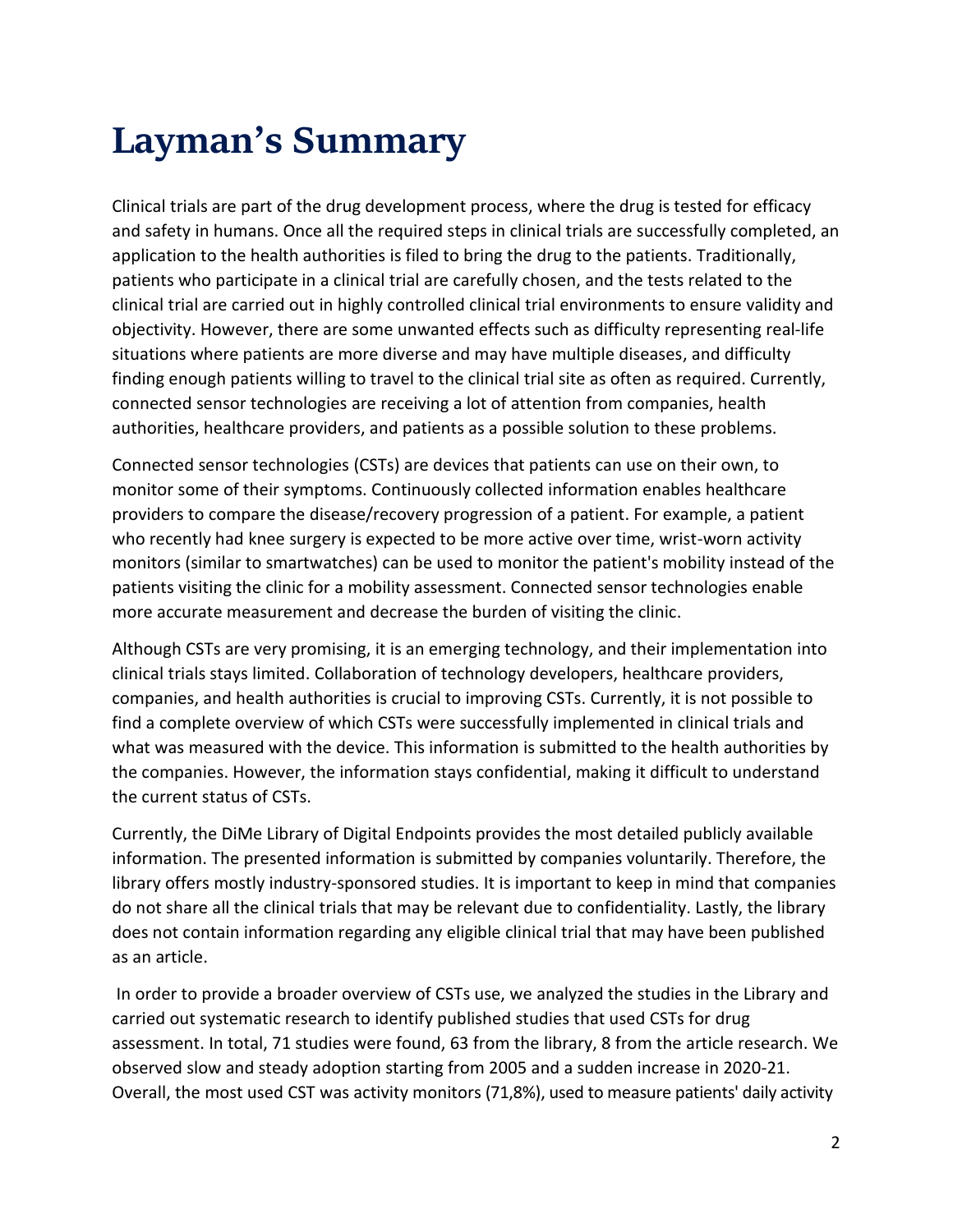and sleep. We identified two main factors in steady adoption: technology becoming cheaper and increased familiarity and use of technology in our daily lives. We identified two more factors that may have contributed to the increase in the last years: increased guidance and acceptance by health authorities and the COVID-19 pandemic.

We conclude that CSTs are valuable technologies in improving clinical trials and will be used increasingly in the coming years. Once the CSTs become more commonly used, we expect to see new ways to measure the progress of diseases that are currently not possible. Further research into other databases such as clinicaltrials.gov can contribute to this research to create an even broader view into CST use.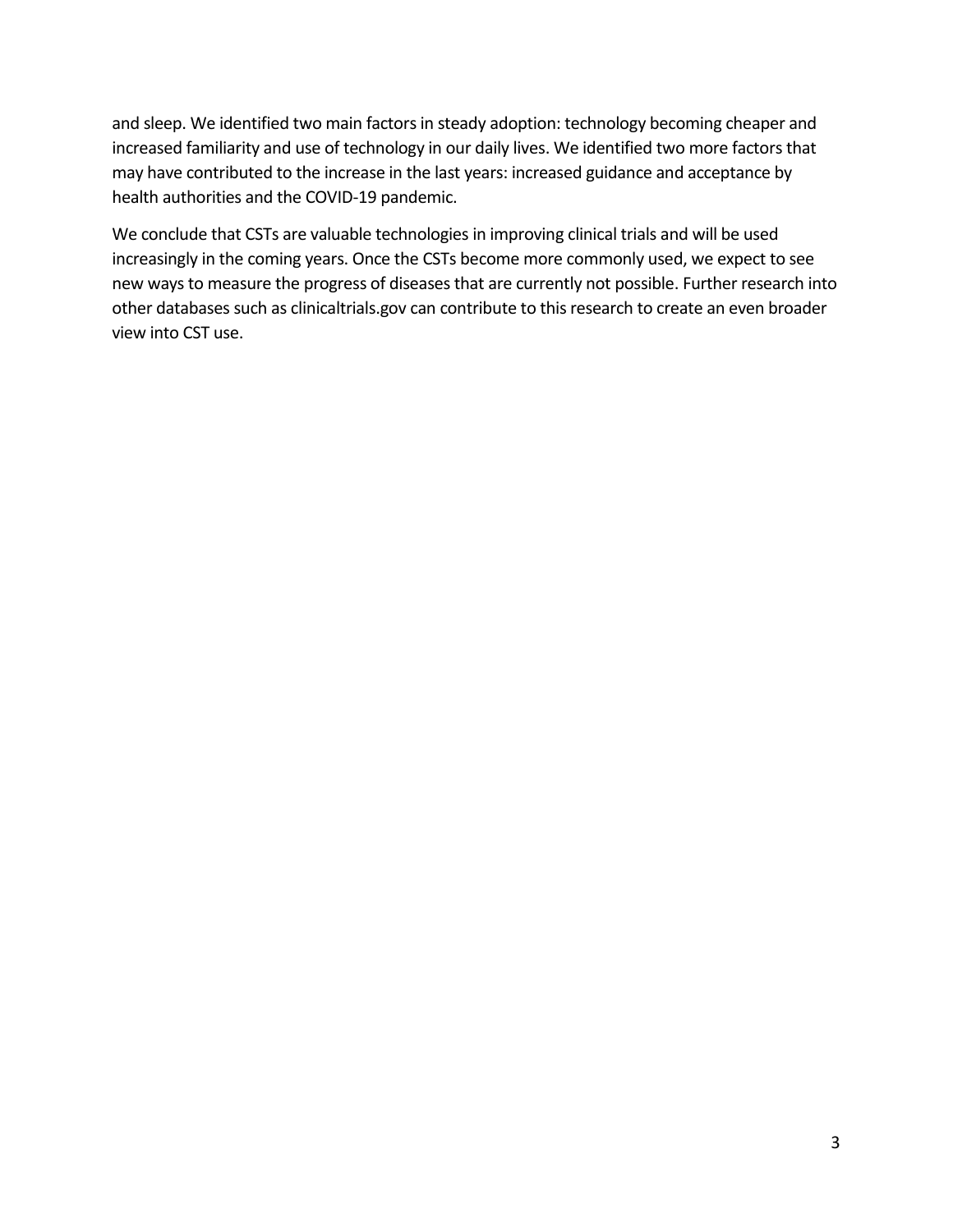### <span id="page-5-0"></span>**Introduction**

Clinical trials are an essential part of drug development as they ensure the efficacy and safety of drugs before the drug reaches the market. Traditionally, randomized clinical trials (RCT) are the gold standard where only carefully selected patients are enrolled. During an RCT, all the clinical measures are preferably carried out in highly controlled environments at clinical trial sites to ensure validity and objectivity. However, various limitations hamper the conduct of RCTs. These include difficulty recruiting suitable patients, failing to provide information on safety and efficacy in the real population due to homogenous patient group selection, and lack of objective measurement methods for diseases. An increase in innovations and accessibility to new technologies during the past years provide new options to overcome some of these limitations and, as such, help minimize the gap between clinical trials and clinical care<sup>1; 2</sup>.

One technological advancement that gathers attention is connected sensor technologies (CSTs) that process data captured by the mobile sensor using algorithms to generate behavioral and/or physiological function measures. CSTs offer objective, continuous, and non-invasive measurement options that reflect the patients' functions, symptoms, and behaviors in their day-to-day lives, in contrast to episodic and periodic measures at the trial site as is current practice. It is to be expected that these new technologies can provide the information needed for health authorities and companies to make better-informed decisions. Additionally, these technologies enable remote measurements and decrease the need for patients to visit the clinical trial site, making clinical trials more accessible and patient-focused  $2,3$ .

Although CSTs are not new, their implementation in clinical trials stays limited <sup>4; 5</sup>. Some of the main barriers in adoption are poor interdisciplinary collaboration in developing CSTs and digital endpoints, poor collaboration across countries on standardization of terminology and regulatory requirements, risk-averse nature of the pharmaceutical companies and healthcare practitioners, and data processing issues (data access, transfer, analysis, interpretation, etc.). Fortunately, there are many work streams, bringing companies, regulatory bodies, and other stakeholders together to improve the landscape and accelerate the adoption of CSTs<sup>6</sup>. One of the critical initiatives is the Digital Medicine Society (DiMe), working on improving collaboration and standardization in digital medicine. DiMe published The Playbook, offering standard definitions and a guide for successfully developing and deploying CSTs<sup>7</sup>. DiMe also started the Library of Digital Endpoints, a crowdsourced library, to overcome the lack of publicly accessible knowledge on which digital endpoints were successfully used in clinical trials<sup>8</sup>. Clinical Trials Transformation Initiative (CTTI) is another important initiative, offering a database compiling all the published CST feasibility studies to minimize the duplication of efforts in CST development<sup>6; 9</sup>.

However useful, these initiatives reflect a fragmented landscape, where one must collect different information across different databases and websites to obtain a complete picture. Today, it is not possible to find comprehensive information on which CSTs have been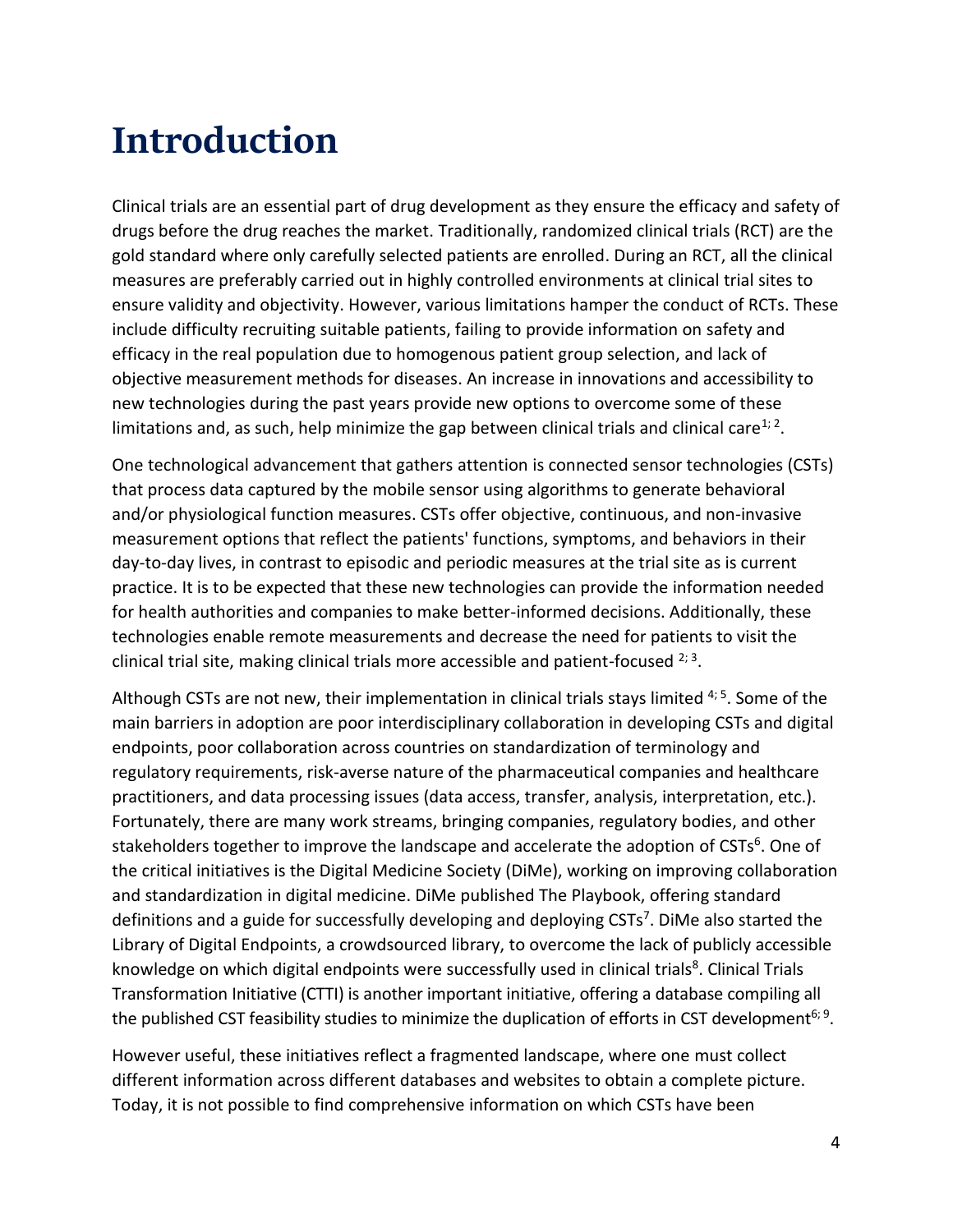successfully implemented in clinical trials and the frequency, other than the Library of Digital Endpoints. Although this information is submitted to the regulatory authorities, most of the time, it stays confidential. DiMe library was launched to address this problem. However, the library focuses primarily on industry-funded clinical trials and does not contain information from other possible resources such as peer-reviewed articles. Additionally, contributing companies submit the data on a voluntary basis; hence, not all the trials carried out by a contributing company are indexed in the library. To our knowledge, there is also no literature review compiling peer-reviewed articles on clinical trials utilizing CSTs to assess the safety or efficacy of a drug. Bringing data from the literature and the Library of Digital Endpoints together enables a broader overview of CST use. This information can be used to visualize trends in CST adoption and assess the effects of past and future events on the landscape.

In this review paper, we aim to provide a broader overview of trends in CST use in clinical trials. To achieve this, we will identify studies that utilize CSTs in clinical drug development from January 2014 to December 2021 indexed in PubMed and the Library of Digital Endpoints. Data from selected studies and library entries will be analyzed to reveal trends in CST use, digital clinical measure, indication of the trial drug, study phase, and endpoint positioning in aggregate and by years.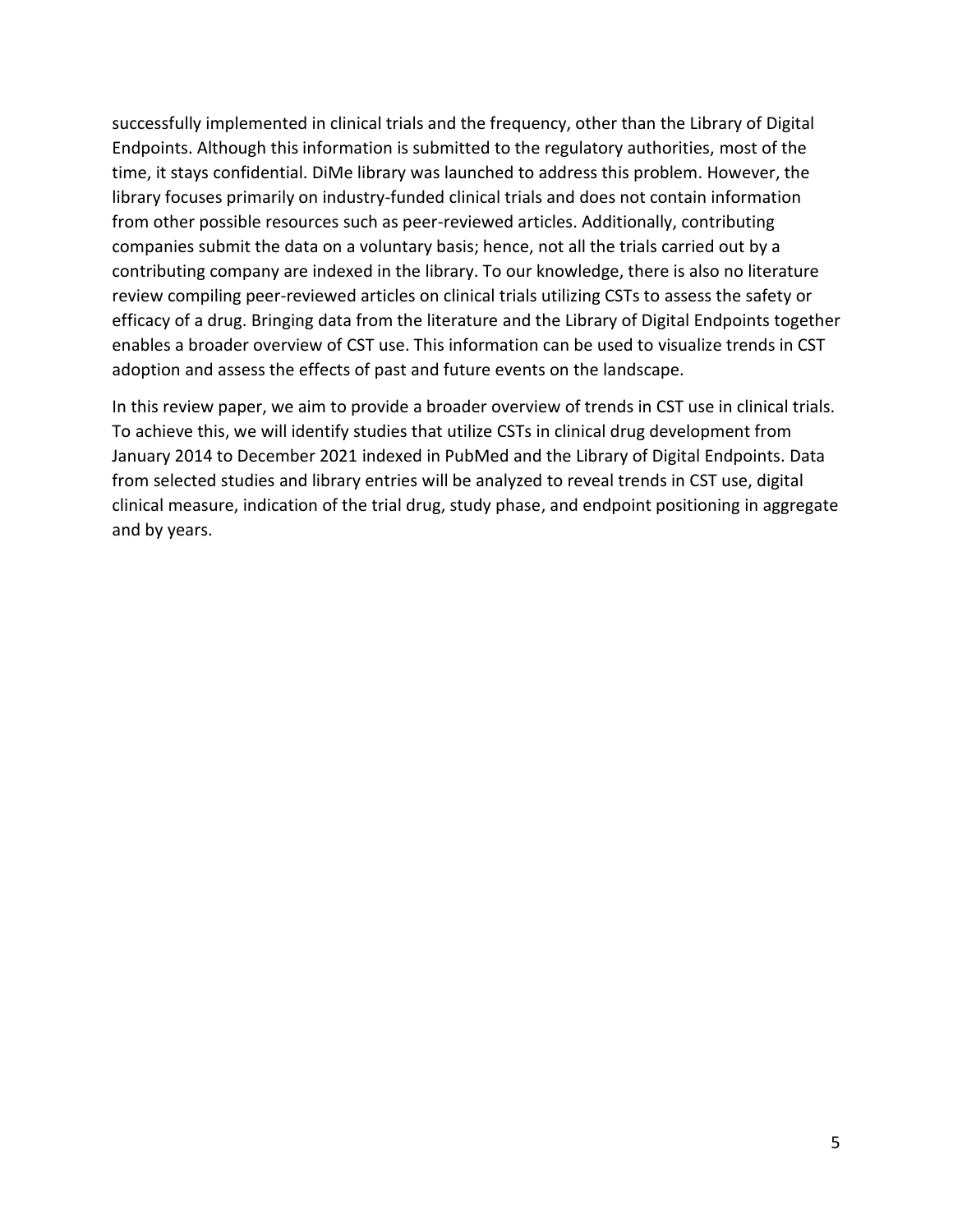# <span id="page-7-0"></span>**Methods**

The primary aim of this study was to provide a holistic view into types of CSTs used in clinical trials of new medicinal products or new applications of existing medicinal products. We used two different data sources, the DiMe Library of Digital Endpoints, and evidence from a systematic review of peer-reviewed articles indexed in PubMed. The information about the type of devices used, digital clinical measure, endpoint placement, and study phase was extracted from qualified studies. Data were analyzed for general trends and trends over time to present a broad overview of the landscape.

#### <span id="page-7-1"></span>**Data Sources**

#### <span id="page-7-2"></span>**DiMe Database**

Digital Medicine Society (DiMe), founded in 2019, is a non-profit organization convening experts from all disciplines comprising digital medicine and has been recognized as one of the most critical efforts <sup>10</sup>. DiMe aims to address three main challenges in digital medicine: lack of evidence, fragmentation and lack of alignment, and isolated silos of progress. One of their essential accomplishments is "The Playbook: The essential guide to digital clinical measures," offering standardization in nomenclature and describing how to develop and deploy CSTs effectively, which we base the foundations of our research on<sup>7</sup>. DiMe also launched The Library of Digital Endpoints due to community members expressing that digital endpoints used in clinical trials are one of the least transparent areas. The library focuses on industry-sponsored clinical studies using connected sensor technologies in assessment of new medical products or new applications of existing medical products. Inclusion and exclusion criteria for connected sensor technologies were defined as: collects clinical or health data, has a software component, has a biometric sensor, data is remotely collected, connected to the internet or other technology, and used by the patient (**Supplementary Material 1**) 7 . Data is entered by the 69 sponsors, voluntarily. The following data points are collected: listing data of the study, study phase, endpoint positioning (exploratory, primary, secondary), endpoint, technology type, health concepts, digital clinical measure, indication, sponsor, product type (drug, biologic, device, other), technology manufacturer, analytics company, patient-reported outcomes, clinicaltrials.org URL, sponsor and/or PI contact, and publications. On 17 November 2021, the library contained 225 digital endpoints from 101 clinical trials, and the oldest entered clinical trial was first registered to clinicaltrials.gov in 2005 $^8$ .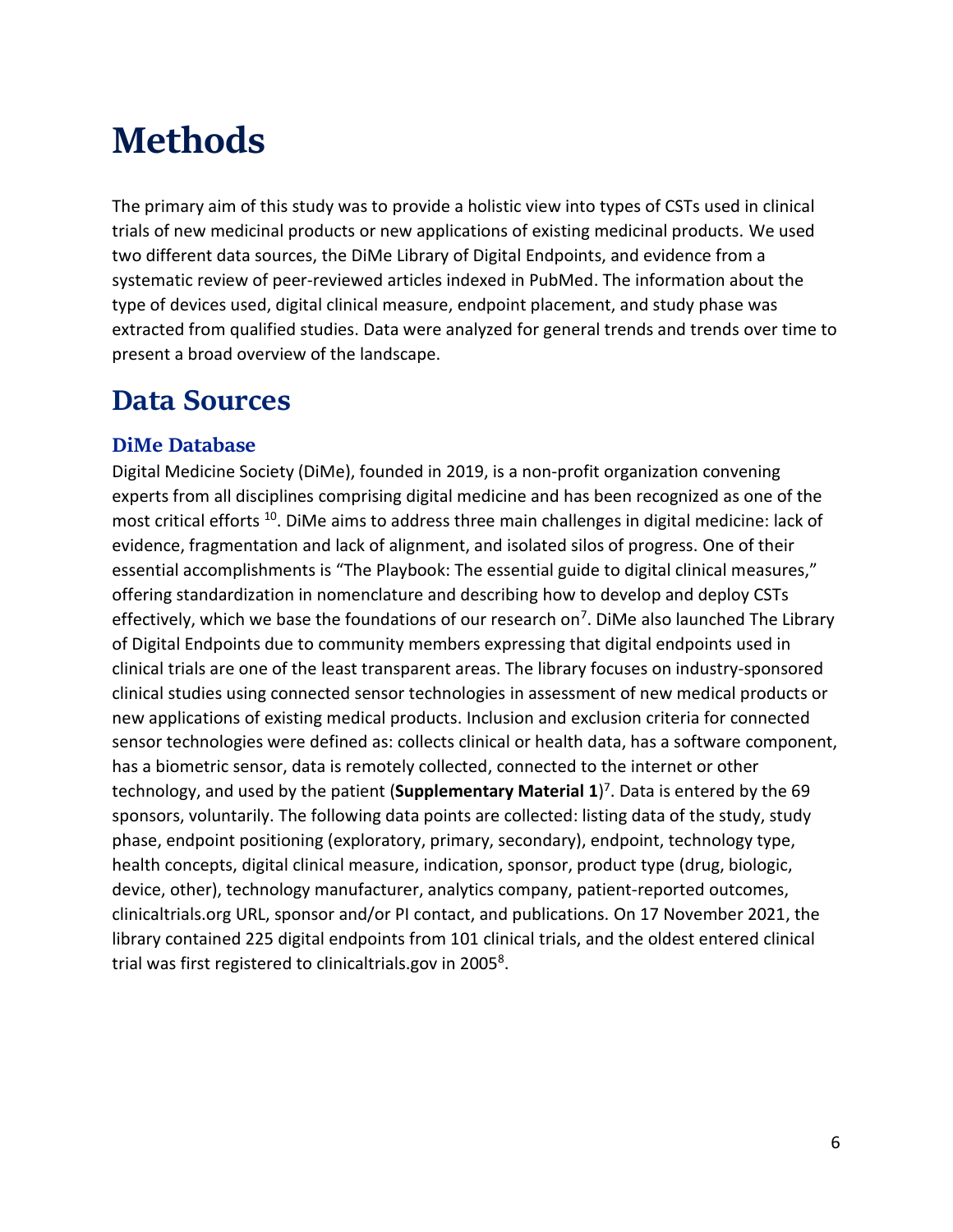#### <span id="page-8-0"></span>**Systemic Literature Review**

A systematic literature review was performed on 17 November 2021 to identify clinical trials that utilize CSTs for remote measurement that were indexed in PubMed. A search string was developed to identify all peer-reviewed literature describing a clinical trial using a connected sensor technology, published between 1 January 2005 – 17 November 2021, resulting in 447 results (**Table 1**). This time frame was selected due to the oldest entry in the DiMe library being from 2005.

**Table 1. Search string used in PubMed.**

Search string:

(("sleep" OR "activity" OR "locomotion" OR "scratching" OR "blood" Or "heart" OR "wrist" OR "skin" OR "adhere") AND ("wearable" OR "patch" OR "tracker" OR "digital" OR "smart" OR "sensor" OR "camera" OR "accelerometer" OR "actigraphy" OR "gyroscope" OR "mobile" OR " continuous") AND ("track" OR "measure" OR "monitor" OR "detect")) AND ((clinicaltrial[Filter]))) Filters: Clinical Trial, from 2005 - 2021

Articles were included based on the following inclusion criteria: data was collected from human participants, the study was designed to test a drug (efficacy, side effects, safety), at least one connected sensor technology was used for remote measurement. DiMe Library's criteria of connected sensor technologies were used to assess the articles (**Supplementary Material 1**). Studies were excluded if the study was conducted only to test and compare one or multiple devices.

#### <span id="page-8-1"></span>**Data Extraction**

Once eligible studies were selected from the DiMe library, information regarding clinicaltrials.gov registry year, indication for the drug under investigation, study phase, technology type, digital clinical measure, and endpoint positioning was collected on excel.

Initially, the article title and PubMed search result number were downloaded to carry out the article selection. This information was retained to ease the data extraction and analysis. Articles were selected according to the pre-defined inclusion/exclusion criteria. The same information as the DiMe library was extracted from the selected papers (**Table 2**). If a clinicaltrials.gov registry number was available in an article, this was compared to the DiMe library to avoid duplication. The first entry year was recorded if the registry was available in clinicaltrials.gov or any other platform. If this information was not available, the publication year was recorded. Similarly, if trial phase or endpoint positioning was not available, the absence was recorded. If a study was classified as phase 1-2, this was accepted as a phase 2 study.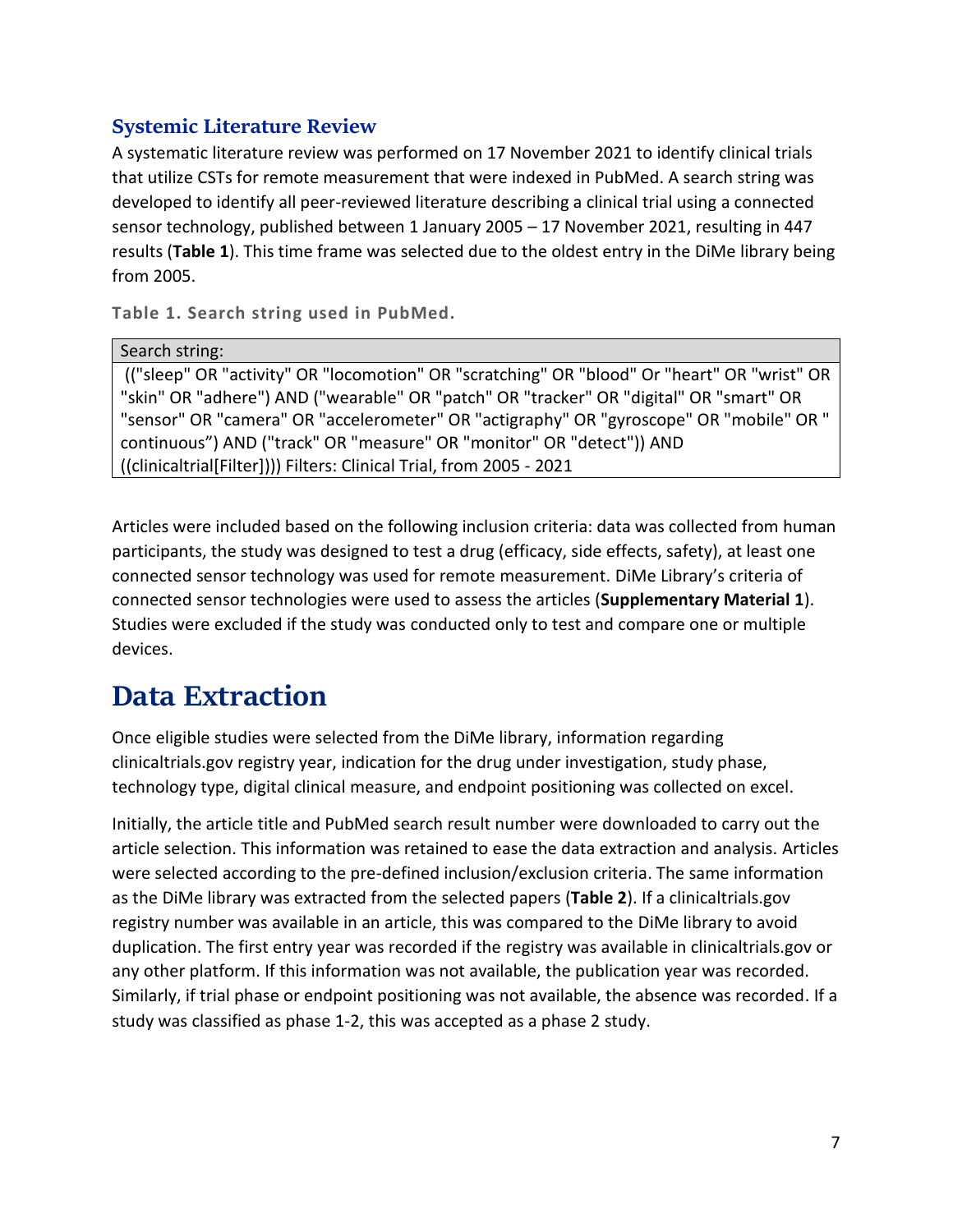| <b>Variable</b>             | <b>DiMe Library</b>       | Literature review                      |
|-----------------------------|---------------------------|----------------------------------------|
| Article title               | N/A                       | х                                      |
| Search result number        | N/A                       | $\boldsymbol{\mathsf{X}}$              |
| Clinical trial year         | х                         | X (If not available, publication year) |
| Indication                  | X                         | X                                      |
| Clinical trial phase        | X                         | X                                      |
| Connected sensor technology | $\boldsymbol{\mathsf{X}}$ | X                                      |
| Digital clinical measure    | X                         | х                                      |
| <b>Endpoint positioning</b> | $\boldsymbol{\mathsf{X}}$ | Х                                      |

**Table 2. Data fields extracted from DiMe library entries and selected articles.**

#### <span id="page-9-0"></span>**Outcome**

This study aimed to provide an overview of CST implementation in clinical trials for drug development. Extracted indications were grouped according to ICD-11<sup>11</sup>. Data were analyzed for general trends such as most implemented devices, overall preferences toward trial phase, endpoint positioning, and disease areas. Later, the data regarding CST type, clinical trial phase, endpoint positioning was compared by registry year of the studies.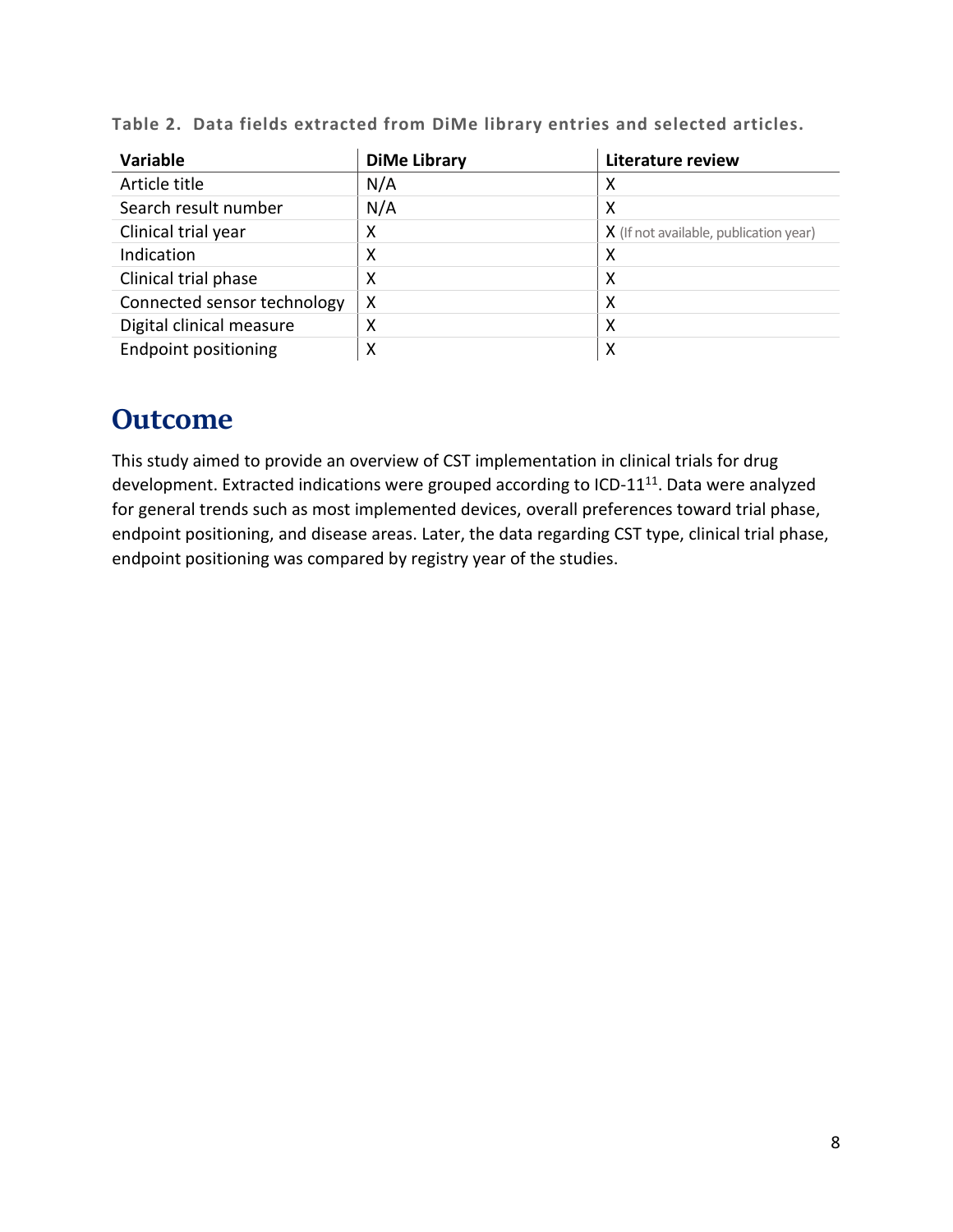## <span id="page-10-0"></span>**Results**

### <span id="page-10-1"></span>**Library of Digital Endpoints**

Out of 101 clinical trial entries in the Library of Digital Endpoints, 38 clinical trial entries were excluded due to product type recorded as "device" (n=30) or "other" (n=6). 65 remaining entries were marked as "drug" (n=60) or "biologic" (n=5). Despite being categorized as "biologic" for the product type, trial phases of two studies were classified as N/A. Upon further inspection, it was seen that both studies were registered in clinicaltrials.gov as dietary supplements. Therefore, these two studies were also excluded, leaving 63 studies for analysis. Indexed studies dated back to 2005, most of the recorded studies were registered after 2014, with a significant increase in 2020 and 2021 (**Figure 1**). Detailed information (used CST, study phase, indication, registry year) per study is given in **Supplementary Material 2**.

**Figure 1. Studies registered in the Library of Digital Endpoints.** Studies are shown by year and product type. The total number of studies in each year is given above the year.

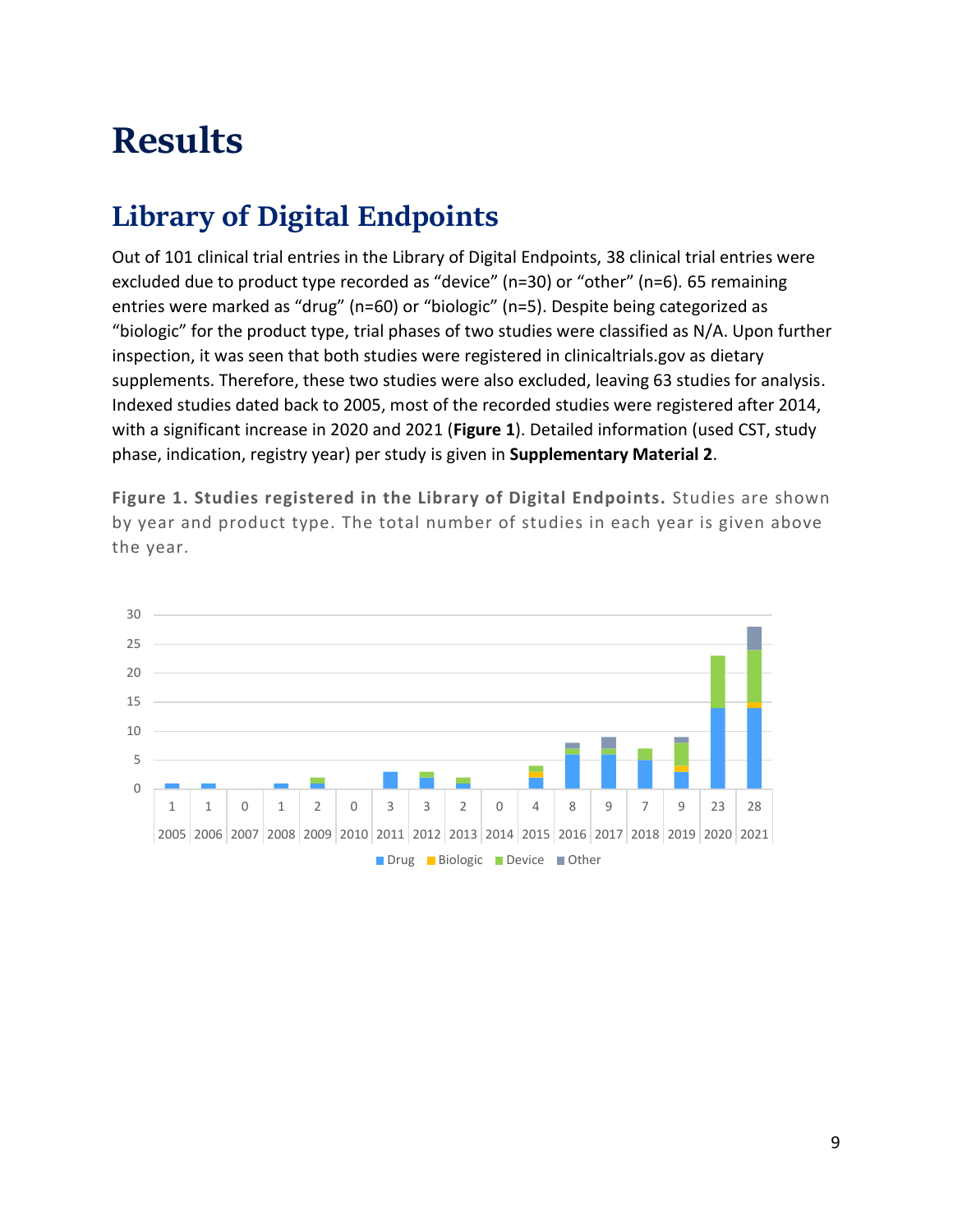#### <span id="page-11-0"></span>**Literature Review**

The initial search retrieved 447 articles. More than half of the articles (n=296) were eliminated in the title screening due to the study not being on human subjects (n=7), lack of drug therapy (n=267), or lack of a CST (n=22). 79% of the remaining articles were excluded in abstract screening due to lack of drug therapy (n=66) or a CST (n=53). The remaining 32 of the articles were screened further, 24 articles were excluded due to lack of drug therapy (n=4), or a CST(n=16), and being a feasibility study (n=2), leaving 8 articles for data extraction (**Figure 2**) 12-19 . Among the articles excluded due to lack of drug therapy, some included different interventions such as meditation, physiotherapy, online coaching, and supplements. Studies excluded due to lack of a CST included devices that were only used in clinic settings, or some were using only patient-reported outcomes to motivate their results. The studies excluded as feasibility studies included both CST and drug therapy; however, these studies were designed to compare devices and were not meant to assess the drug therapy. Selected studies were from the period of 2007-2018. Only 2 of the trials indicated the clinical trial phase,

Articles identified through PubMed Search 1/1/2005 - 17/11/21  $(n=447)$ title screening 296 articles were excluded: - Not on human  $(n = 7)$ - No drug therapy (n=267) - No remote measurement (n=22) abstract screening 119 articles were excluded: - No drug therapy (n=66) - No remote measurement (n=53) text screening 24 articles were excluded: - No drug therapy (n=4) - No remote measurement (n=18) - Feasilibty studies (n=2) 8 articles were selected

for data extraction

one was phase 3, and one was both phase 1 and 2, which was recorded as phase 2. Three of the trials used CSTs to support primary endpoints and one supporting secondary endpoint, whereas 4 of the studies did not indicate endpoint positioning (**Table 3**). Detailed information (measurement device, study phase, indication, registry year) per study can be found in **Supplementary Material 3**.

#### **Figure 2. Meta-analysis flow diagram**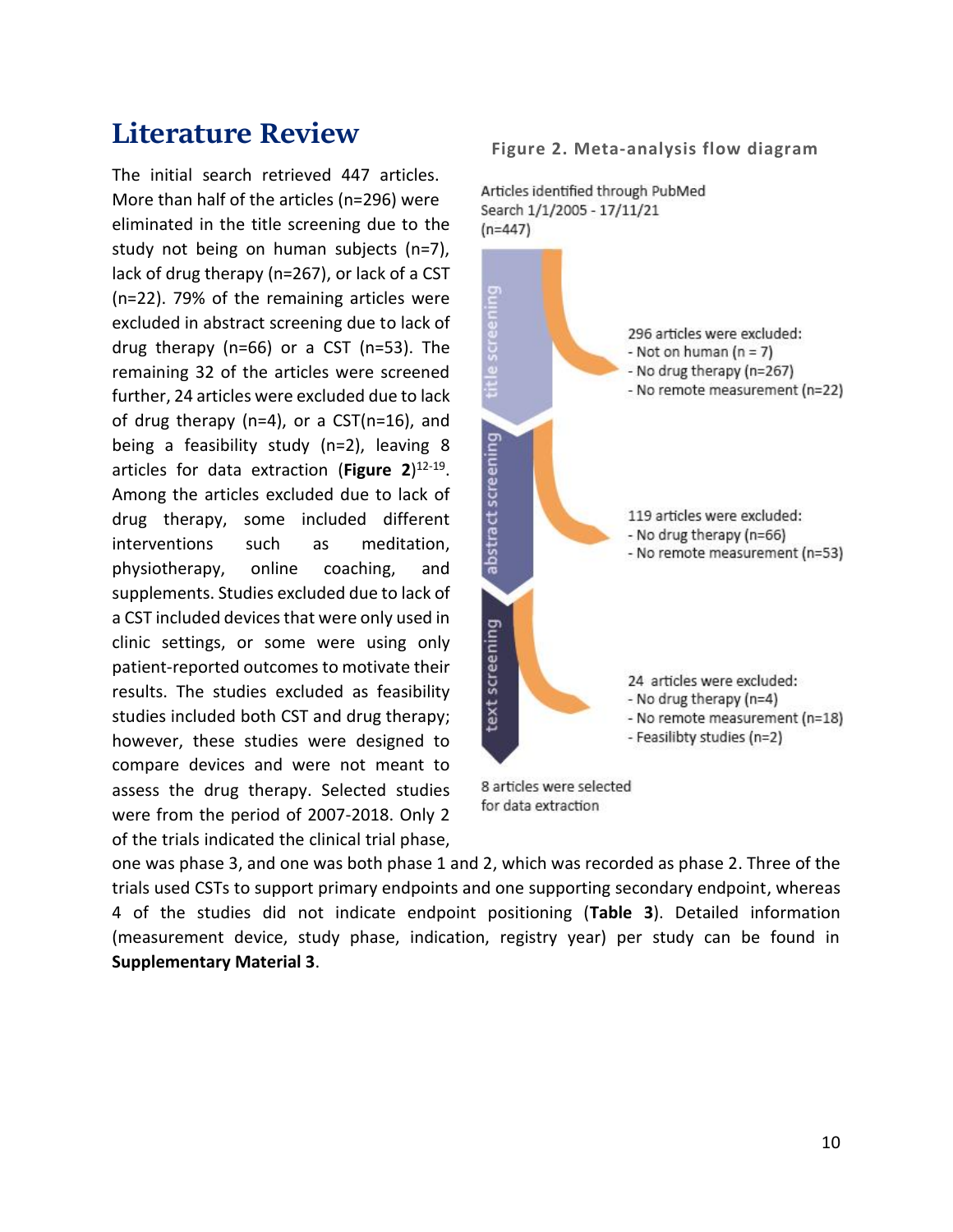### <span id="page-12-0"></span>**Connected sensor technologies**

Library of Digital Endpoints revealed 13 CST types, and the literature review revealed 5 CST types, 2 of which were not used in the studies indexed in the DiMe library, holter, and MEMS (medication event management system) cap. The most used technology in both sources was activity monitors (71,8%), followed by continuous glucose monitors (14.1%) and heart activity monitors (5.6%). Both the library (n=1) and the article review (n=1) revealed studies that used accelerometers (**Supplementary Material 2-3**). These were grouped with activity monitors as accelerometers are used for measuring activity. Activity monitors also contain accelerometers, among other sensors. Similarly, MEMs cap and ingestible sensor were grouped in adherence monitors; ECG, holter, and heart rate monitor were grouped under heart activity monitor. Other CSTs indexed in the DiMe library included chest contact sensor, pulse oximeter, thermometer, camera, electrodermal activity sensor, home spirometer, and microphone.

Most studies were phase 2 (36.6%) studies, and digital endpoints were mostly positioned as secondary endpoints (56.3%). In total, 15 main categories from ICD-11 were addressed. Diseases of the nervous system were the most common indications (19.7%), followed by diseases of the respiratory system (18.3%) and endocrine diseases (14.1%) (**Table 3**). Some CSTs were used to measure different parameters, such as activity monitors measuring sleep-wake hours and/or daily activity, holter being used for measuring blood pressure, heart rate, and electrocardiogram. All the CSTs and their use-cases are given in **Table 4**.

|                             | <b>Variables</b>              | All        | <b>DiMe</b>        | Literature review |
|-----------------------------|-------------------------------|------------|--------------------|-------------------|
|                             |                               | 71 Studies | 63 studies (88,7%) | 8 studies (11.3%) |
|                             | Activity monitor              | 51   71.8% | 46   73.0%         | 5   62.5%         |
|                             | Adherence monitor             | 2   2.8%   | 1   1.6%           | 1   12.5%         |
|                             | Camera                        | 1   1.4%   | 1   1.6%           |                   |
| Connected sensor technology | Chest contact sensor          | 3   4.2%   | 3   4.8%           |                   |
|                             | Continuous glucose monitor    | 10   14.1% | 9 14.3%            | 1   12.5%         |
|                             | Electrodermal activity sensor | 1   1.4%   | 1   1.6%           |                   |
|                             | Heart activity monitor        | 4   5.6%   | 3   4.8%           | 1   12.5%         |
|                             | Home spirometer               | 1   1.4%   | 1   1.6%           |                   |
|                             | Microphone                    | 1   1.4%   | 1   1.6%           |                   |
|                             | Pulse Oximeter                | 2   2.8%   | 2   3.2%           |                   |
|                             | Thermometer                   | 2   2.8%   | 2   3.2%           |                   |
|                             | Phase 1                       | $5$   7.0% | $5$   7.9%         |                   |
|                             | Phase 2                       | 26   36.6% | 25   39.7%         | 1   12.5%         |
| phase                       | Phase 3                       | 15   21.1% | 14   22.2%         | 1   12.5%         |
| Clinical trial              | Phase 4                       | 19   26.8% | 19   30.2%         |                   |
|                             | N/A                           | 6   8.5%   |                    | $6$   75.0%       |

**Table 3. Connected sensor technologies identified from DiMe and the scientific literature.**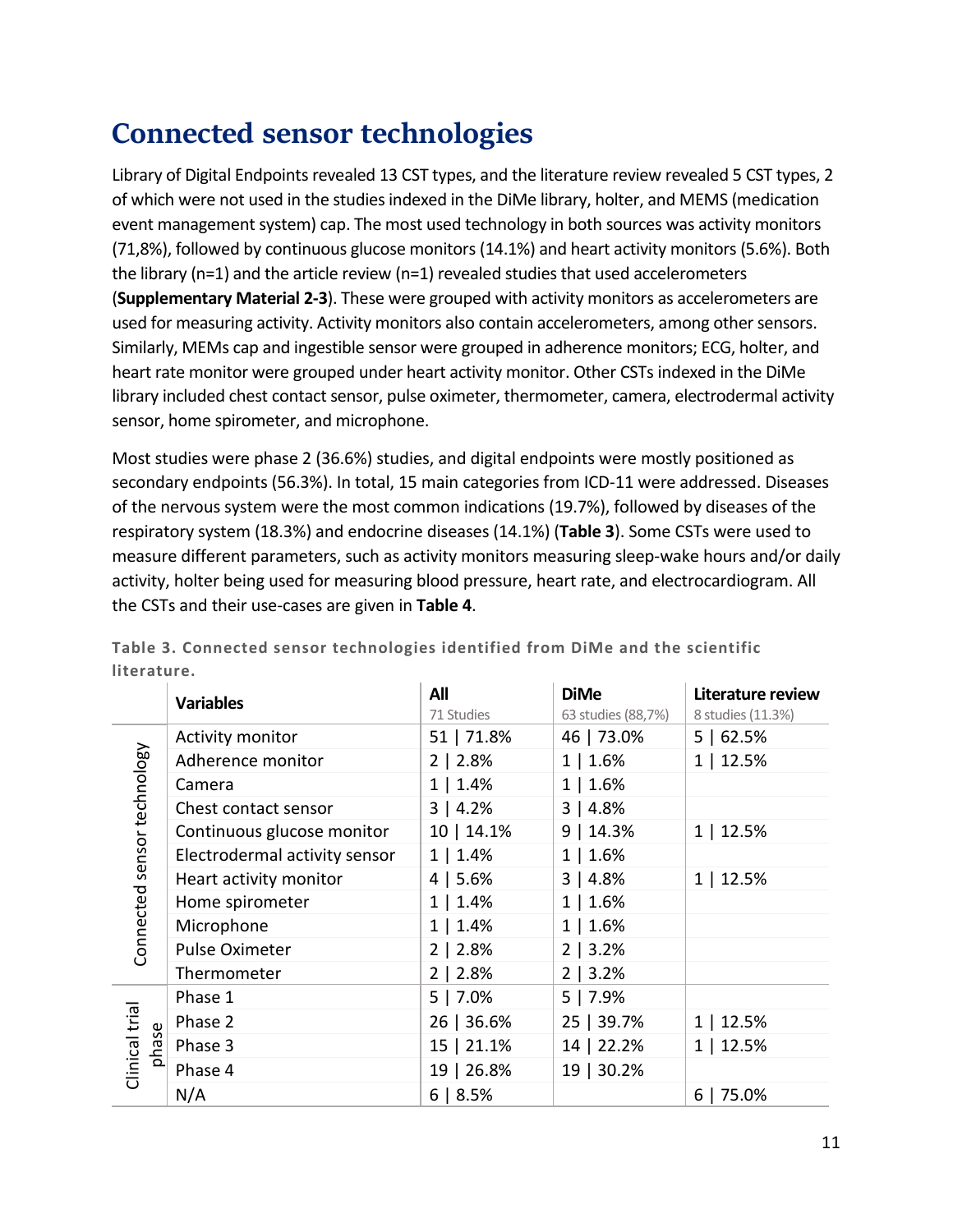|  |  |  |  |  |  |  |  |  | Table 3. (Continued). |  |
|--|--|--|--|--|--|--|--|--|-----------------------|--|
|--|--|--|--|--|--|--|--|--|-----------------------|--|

|                                        | <b>Variables</b>                                               | All<br>71 Studies | <b>DiMe</b><br>63 studies (88,7%) | Literature review<br>8 studies (11.3%) |
|----------------------------------------|----------------------------------------------------------------|-------------------|-----------------------------------|----------------------------------------|
|                                        | Primary endpoint                                               | 16 22.5%          | 13   20.6%                        | 3   37.5%                              |
| positioning                            | Secondary endpoint                                             | 40   56.3%        | 39   61.9%                        | 1   12.5%                              |
| Endpoint                               | Primary & secondary endpoint                                   | 8   11.4%         | 8   12.7%                         |                                        |
|                                        | <b>Exploratory endpoint</b>                                    | 3   4.2%          | 3   4.8%                          |                                        |
|                                        | N/A                                                            | 4   5.6%          |                                   | 4   50.0%                              |
|                                        | Certain infectious or parasitic<br>diseases                    | 2   2.8%          | 1   1.6%                          | 1   12.5%                              |
|                                        | Development anomalies                                          | 1   1.4%          | 1   1.6%                          |                                        |
| Indication Class (ICD-11) <sup>1</sup> | Diseases of the blood or blood-<br>forming organs              | 1   1.4%          | 1   1.6%                          |                                        |
|                                        | Diseases of the circulatory<br>system                          | 9   12.8%         | 8   12.6%                         | 1   12.5%                              |
|                                        | Diseases of the digestive system                               | 1   1.4%          | 1   1.6%                          |                                        |
|                                        | Diseases of the genitourinary<br>system                        | 1   1.4%          | 1   1.6%                          |                                        |
|                                        | Diseases of the musculoskeletal<br>system or connective tissue | 3   4.2%          | 2   3.2%                          | 1   12.5%                              |
|                                        | Diseases of the nervous system                                 | 14   19.7%        | 13   20.6%                        | 1   12.5%                              |
|                                        | Diseases of the respiratory<br>system                          | 13   18.3%        | 13   20.6%                        |                                        |
|                                        | Diseases of the skin                                           | 3   4.2%          | 2   3.2%                          | 1   12.5%                              |
|                                        | Diseases of the visual system                                  | 1   1.4%          | 1   1.6%                          |                                        |
|                                        | <b>Endocrine diseases</b>                                      | 10   14.1%        | 9   14.3%                         | 1   12.5%                              |
|                                        | Mental, behavioral or<br>neurodevelopmental disorders          | 4   5.6%          | 2   3.2%                          | 2   25.0%                              |
|                                        | Neoplasms                                                      | 1   1.4%          | 1   1.6%                          |                                        |
|                                        | Sleep-wake disorders                                           | 7   9.9%          | 7   11.1%                         |                                        |

<sup>1</sup> Certain infectious or parasitic diseases: HIV, COVID-19; Development anomalies: Rett syndrome; diseases of the blood or blood-forming organs: sickle cell anemia; diseases of the circulatory system: chronic stable angina, heart failure, atrial fibrillation; diseases of the digestive system: reflux; diseases of the genitourinary system: menopause; diseases of the musculoskeletal system or connective tissue: osteoarthritis; diseases of the nervous system: Alzheimer's disease, Parkinson's disease, multiple sclerosis, Huntington disease; diseases of the respiratory system: pulmonary arterial hypertension, asthma, chronic cough, cystic fibrosis, chronic obstructive pulmonary disease; diseases of the skin: atopic dermatitis; diseases of the visual system: blepharospasm; endocrine diseases: type 1 and type 2 diabetes mellitus; mental, behavioral or neurodevelopmental disorders: major depressive disorder; neoplasms: cachexia in lung and pancreas cancer; sleep-wake disorders: insomnia, sleep disturbance, restless leg syndrome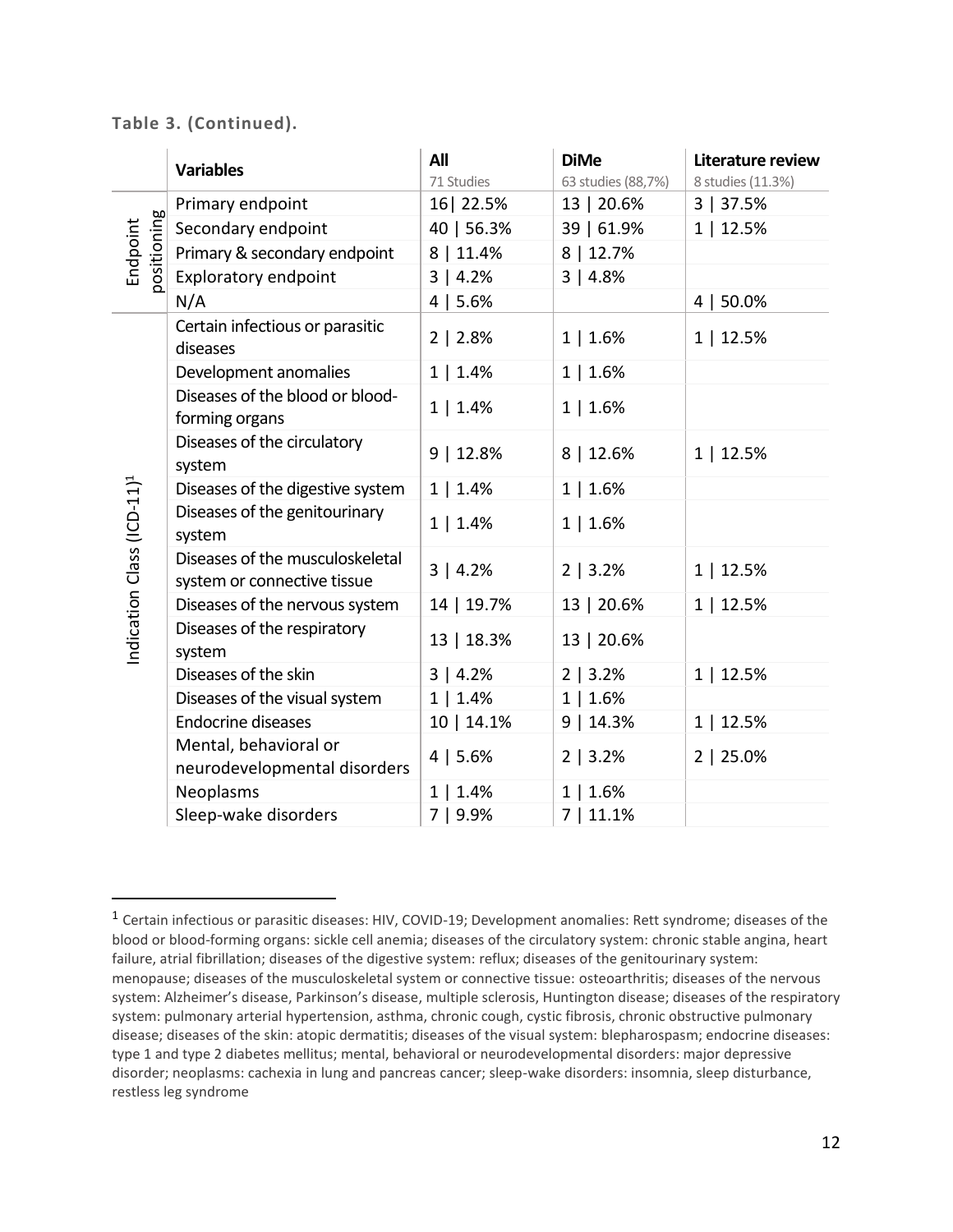| <b>Device</b>                 | <b>Digital Measure</b>                          |
|-------------------------------|-------------------------------------------------|
| Activity monitor              | Activity count, sleep measures, tremor          |
| Electrodermal activity sensor | Seizure activity assessment                     |
| Heart rate monitor            | Heart rate variability                          |
| Thermometer                   | Body temperature tracking                       |
| Ingestible sensor             | Adherence tracking                              |
| Chest contact sensor          | Cough count                                     |
| Home spirometer               | Lung function test                              |
| Microphone                    | Voice biomarkers for Alzheimer's disease        |
| Pulse oximeter                | <b>Blood oxygenation</b>                        |
| Continuous blood glucose      | Glucose variability, glycemic variability, mean |
| monitor                       | glucose                                         |
| Camera                        | <b>Facial movement</b>                          |
| Accelerometer                 | Tremor rating, activity count                   |
| <b>MEMS Cap</b>               | Adherence                                       |
| Holter                        | Heart rate, blood pressure, electrocardiogram   |

**Table 4. Indexed digital measurements per device.**

#### <span id="page-14-0"></span>**Implementation of CSTs Over Time**

Extracted data were analyzed by year. Increased use of CST was observed starting from 2016, peaking in 2020 (**Figure 3**). Studies carried out in 2005-2015 (n=12) indexed in DiMe library and studies carried out in 2007-2014 (n=5) obtained from the literature review were only utilizing activity monitors. Activity monitors were used for tracking the status of various diseases/conditions that influence daily movement and sleep quality or cause involuntary movement such as post-operative recovery, atopic dermatitis, and Parkinson's disease, consecutively (**Supplementary Material 2-3**).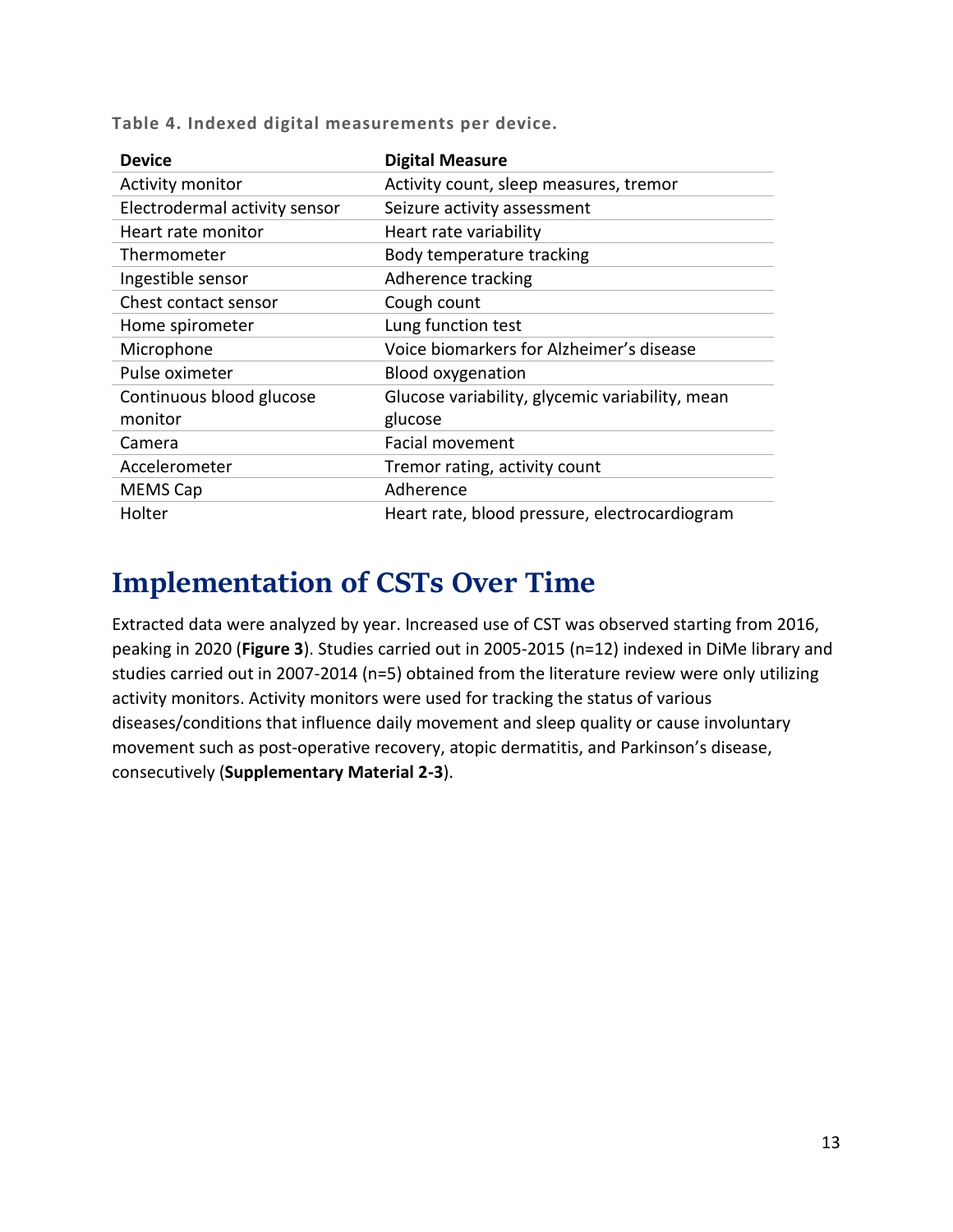**Figure 3. Number of clinical trials utilizing CSTs by years**. Reported numbers combine results of literature review and DiMe Library. Linear forecast is given as a blue dotted line.



Between 2016 and 2021, activity monitors were still the most utilized device type (33 studies) recorded in the DiMe library. However, other devices were also implemented in this period, such as continuous glucose monitor (n= 9) for type 1 and type 2 diabetes and chest contact sensor (n=3) for cough count in chronic cough patients. Other utilized devices were electrodermal activity sensor to gather sleep measures in sleep-wake disorders, heart rate monitor for Rett syndrome, thermometer to measure fever in Rett syndrome and COVID-19, ingestible sensor to measure adherence in asthma patients, home spirometer for COPD, microphone to target voice biomarkers in Alzheimer's disease, pulse oximeter for sickle cell anemia and COVID-19, ECG for atrial fibrillation and to follow blinking activity in blepharospasm patients, and camera to track facial movement in Huntington patients (**Supplementary Material 2**). Selected articles revealed similar results where the studies after this period utilized different CSTs (continuous glucose monitor, holter, and Medication Event Management System cap) but earlier than the DiMe library (starting from 2015).

When trends in study phases are considered, a higher interest in phase 1 and 2 studies was observed in the early years (2005-2014) CSTs. In 2015-17, this interest shifted towards phase 4 studies. Starting from 2018, main interest was towards phase 2 studies, which accounts for more than half of the trials overall (**Figure 4**). Information regarding the study phase was missing in the majority of studies identified through the article review.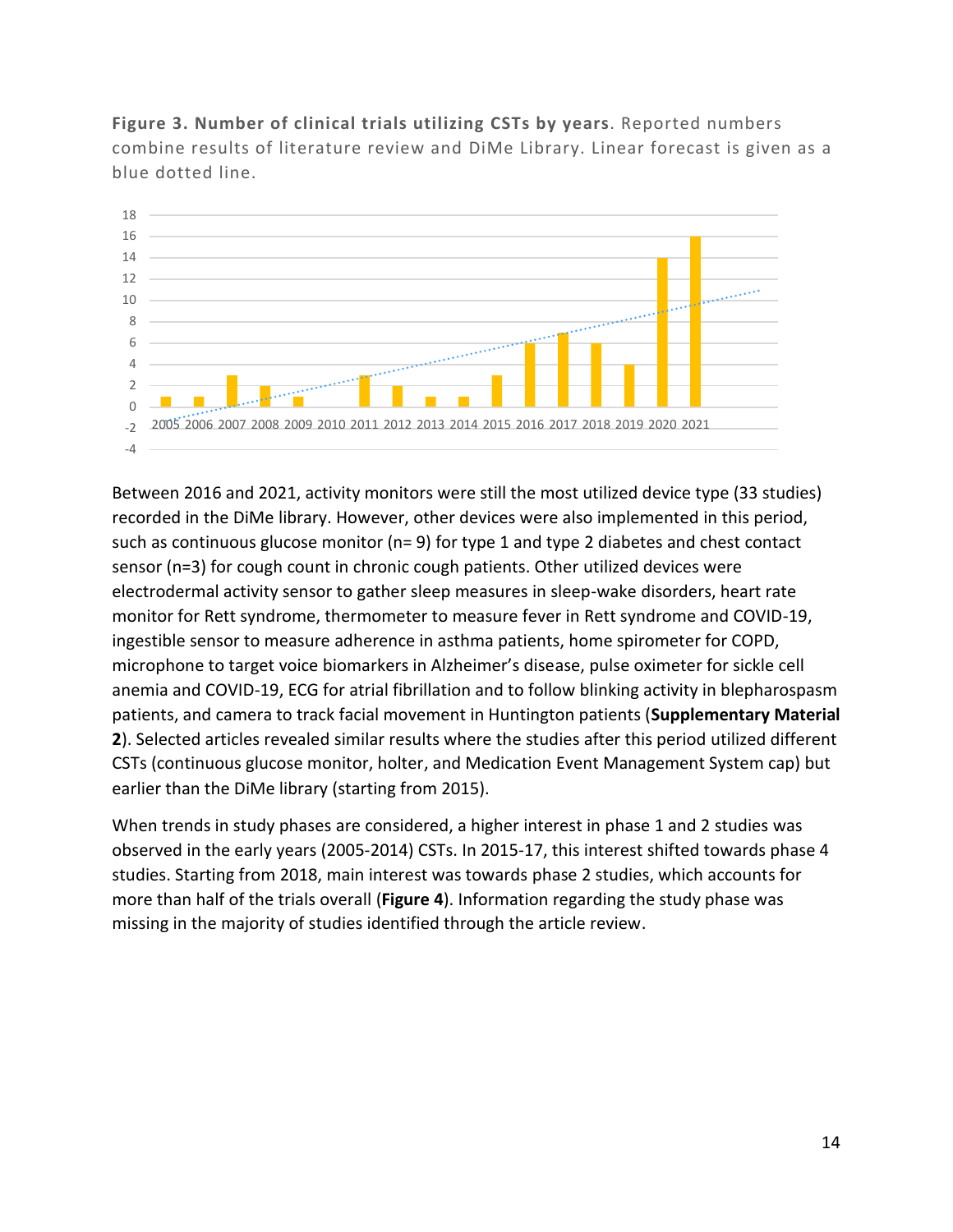

**Figure 4. Trial phases by years.** The years 2005-2014 were collapsed due to the low number of trials. The total number of trials per year is given above each year.

When endpoint positioning preferences are considered, a significant interest in primary endpoints is observed in 2005-2014. This interest was observed to shift towards secondary endpoints (except 2016). In 2020-2021, most CSTs were used to support the secondary endpoints (2020: 64.3%, 2021: 81.2%). Some studies used CSTs to support both primary and secondary endpoints **(Figure 5**). Half of the studies retrieved from PubMed did not indicate a clear endpoint positioning in the article.

**Figure 5. Endpoint placement of CSTs in clinical trials.** The years 2005-2014 were collapsed due to the low number of trials. The total number of trials per year is given above each year.

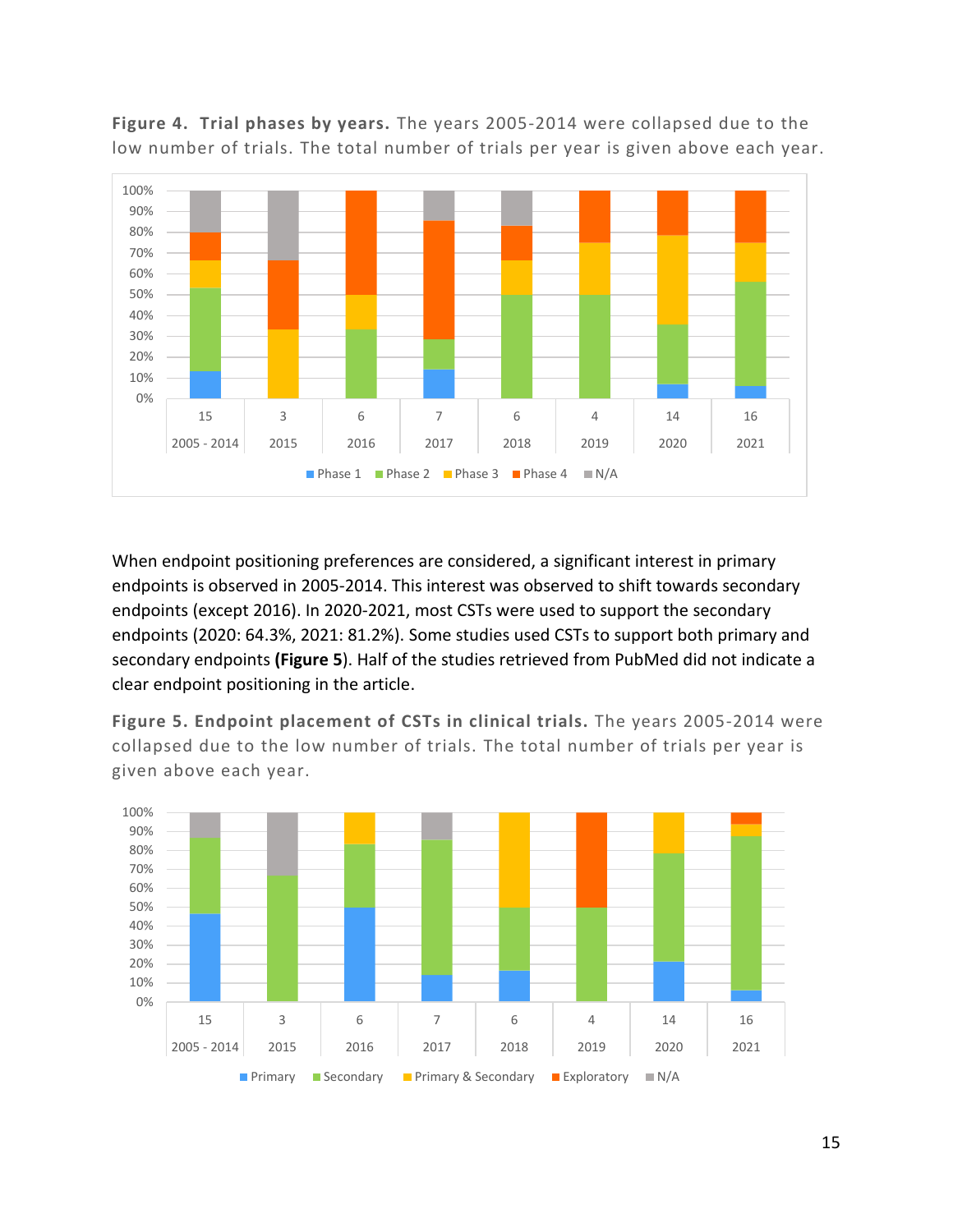### <span id="page-17-0"></span>**Discussion**

We have analyzed 71 studies, 63 acquired from DiMe Library of Digital Endpoints and 8 from the literature review. Until 2014, the only device used for remote measurement was activity monitors. Although other devices were implemented after 2014, activity monitors (two were specified as accelerometers only) stayed the most implemented technology (69.0%). Studies implementing activity monitors were addressing a wide variety of disease areas such as diseases of the skin, circulatory system, respiratory system, nervous system, and digestive system; musculoskeletal system or connective tissue disease; sleep-wake disorders; behavioral or neurodevelopmental disorders. Most of these diseases, conditions, and symptoms affect mobility and/or sleep quality. Traditionally, these parameters are measured consecutively by 6 minute walk test (6MWT) and in-laboratory polysomnography. 6MWT reflects only a short segment of the patient's life, which may fail to represent patients' daily mobility needs (e.g., going upstairs in their house multiple times a day)<sup>20</sup>. Similarly, in-laboratory polysomnography may not represent patients' sleep problems due to reasons unrelated to their disease/condition, such as sleeping problems due to sleeping in a different place. Implementing in-lab polysomnography test is also very costly. Activity monitors offer non-invasive, continuous data collection on patients' mobility and/or sleep in their daily routine, enabling an objective view into patients' status over a period. They are cheap to implement and patient-focused: enabling remote measurement and measuring meaningful aspects to patients<sup>20; 21</sup>.

The next most implemented (14.1%) device was continuous glucose monitors (CGM), enabling diabetes patients to monitor their glucose levels in near-real time without much effort. Traditionally, diabetes patients have to check their glucose levels multiple times a day by pricking their fingers to draw blood and carry out the measurement with a glucose meter. CGMs significantly decrease the need for skin puncturing without compromising the data the patients need. CGMs also helps patients keep their blood glucose levels in the desired range by notifying the patient when blood glucose is too low or too high. Well controlled glucose levels are crucial in decreasing the risk of diabetes-related complications<sup>22</sup>. Although CGMs address an unmet need of diabetes patients, they are still costly and more challenging to use compared to activity monitors, which are the main limiting factors to their wide adoption in healthcare<sup>22;</sup> <sup>23</sup>. However, when we look at the trends in the clinical trials, we can see that their implementation is following the trend of activity monitors (**Figure 6**).

Similar to CSTs, some disease categories were addressed more often. When all the indications were classified based on ICD-11, 14 main categories were addressed, from which the most indicated category was diseases of the nervous system (19.7%), followed by respiratory system (18.3%), endocrine (14.1%) and circulatory system diseases(12.8%). Although indicated diseases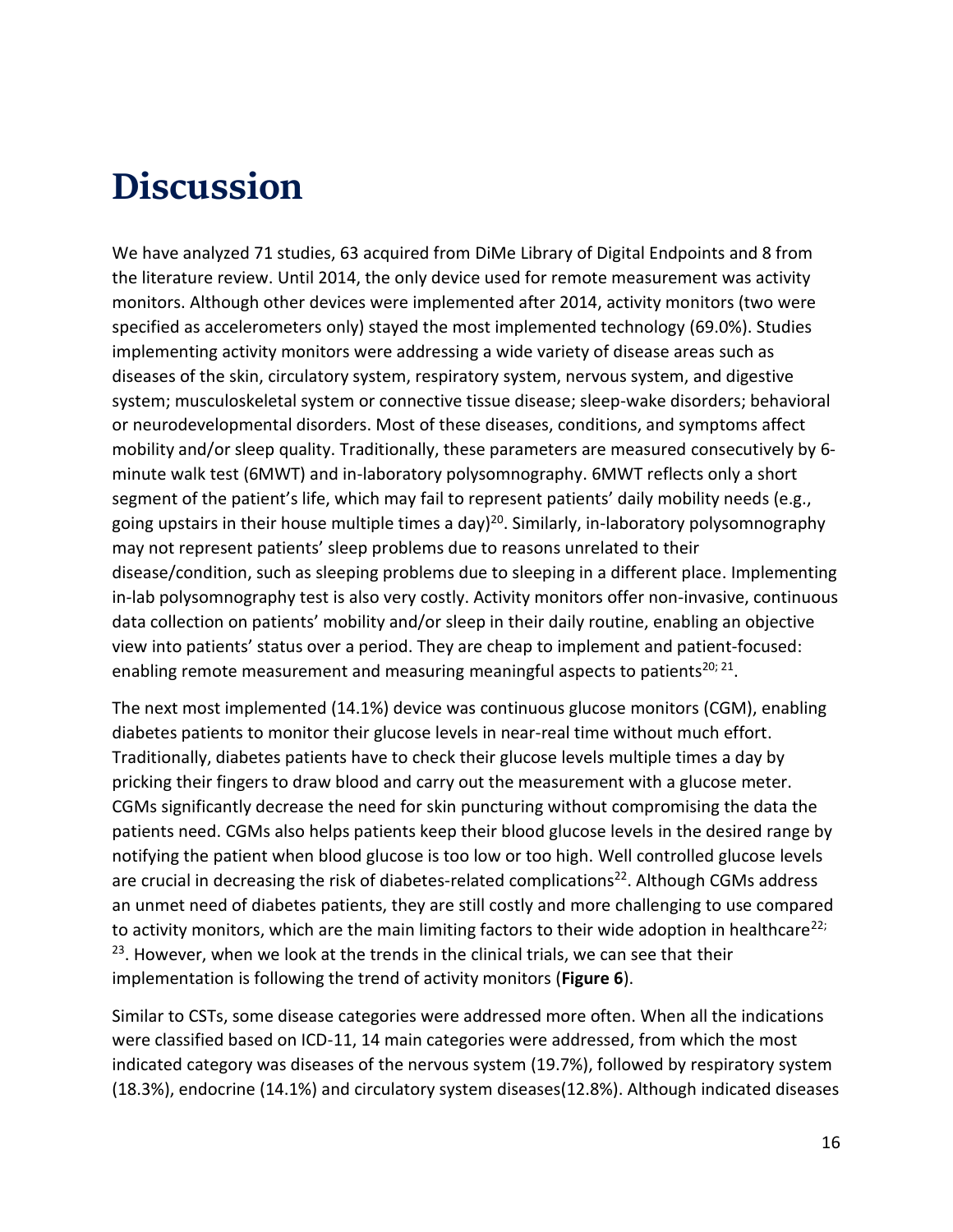seem to be all different, they were all chronic or long-lasting diseases/conditions that require long-term disease management. COVID-19 was an exception, which is primarily an acute viral infection. However, the lockdown requirements made it necessary to monitor patients at their homes. Interestingly, neither of our data sources revealed any study regarding epilepsy where CSTs were available as early as 2010, and by now, there are multiple FDA-cleared devices<sup>24</sup>. This may be stemming from possible competitive advantage or risk averse attitude.



**Figure 6. Trends of activity monitor and continuous glucose monitor (CGM) implementation.**

When we look further into trends in the trial phase and endpoint placement, we can see an interest in phase 4 studies which shifted towards phase 2 in recent years. Phase 4 studies are carried out after drug approval is achieved to provide further safety information to the regulatory authorities and/or provide further efficacy data to support marketing. Whereas phase 2 is the first time a drug is tried on the patient population to show safety and preliminary efficacy. This shift in interest may be due to more prominent regulatory acceptance and lower patient numbers in phase 2 studies which reduce the implementation costs of the CSTs. It is also observed that digital endpoints are more frequently positioned as secondary endpoints. This may be due to lower trust towards digital measurements and the need to further validate digital measures compared to traditional measures. Proven acceptance from regulatory authorities may lead to more utilization in primary outcomes; however, more research is required to assess this hypothesis.

Although CSTs hold the potential to make clinical trials more patient-focused and offer objective endpoints, their implementation has been slow. A notable trend is observed in 2020- 21, which seems to be a sudden increase in CST implementation, accounting for 46.0% of eligible studies indexed in the DiMe library. We believe there are several contributors to this trend. Firstly, some traditional measurements used in clinical trials were not objective enough, but the industry did not have better ways of measurement. As discussed earlier, activity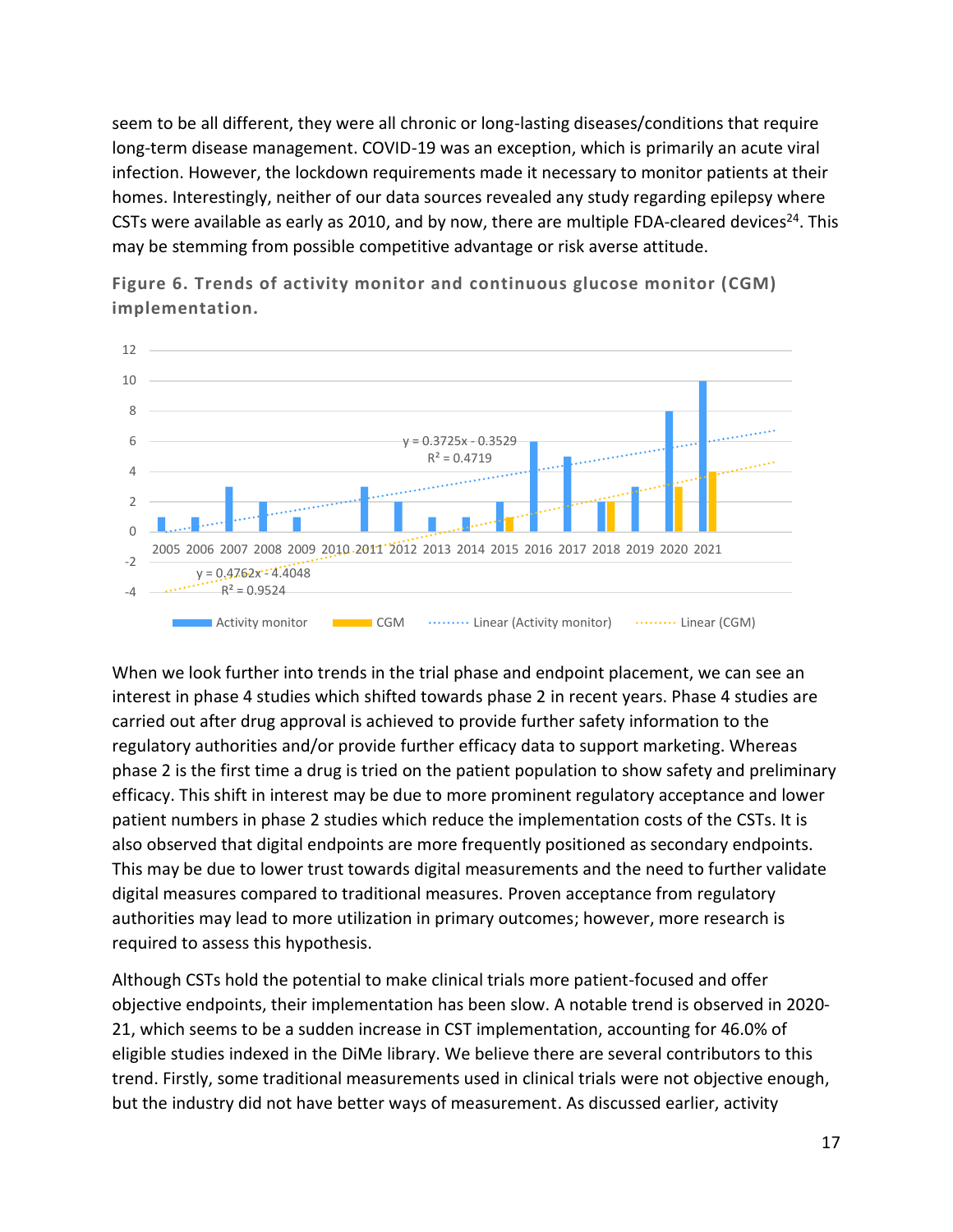monitors illustrate this situation clearly, where major to minor sleep disturbances and all the daily activity light to vigorous can be measured in patients' day-to-day lives without causing much inconvenience. More accurate measurement of patient status is key to more precise measurement of drug efficacy <sup>25</sup>. Another main reason is the decreasing costs of CSTs and increasing accessibility of similar devices to the general public, which had been developing slowly for a long time. Nowadays, many people have access to technologies similar to some CSTs (e.g., smartwatches, smartphones), and they are happy to track their wellbeing, increasing the overall trust towards emerging digital technologies. Some examples of what people can commonly measure with their everyday devices are step count, sleep measures (e.g., sleep time, time spent in deep sleep, wake after sleep onset), heart rate measurement, blood oxygen measurement <sup>26</sup>. We believe these two factors were important in creating an attractive landscape that enables successful implementation in the first place, increasing acceptance of CSTs by patients and caregivers. However, these changes were ongoing for a long time, leading to a more subtle and steady increase in the adoption of CSTs. Two important factors may have accelerated the adoption: acceptance by regulatory authorities and the COVID-19 pandemic. Clear interest from FDA with  $21^{st}$  Century Cures Act, signed in December 2016, established interest in patient-focused clinical trials, continued by Digital Health Innovation Action Plan in 2017, solidified by the launch of Digital Health Center of Excellence in 2020<sup>6; 27</sup>. Although some advancements in the area had previously been made, the COVID-19 pandemic acted as an accelerator, creating an urgent need for remote trials. During this period, both EMA and FDA released temporary guidance documents <sup>27; 28</sup>.

On the contrary, the trend of increased implementation in recent years (2020-21) was not observed in the literature review results. In fact, the trend was quite the opposite where more studies using CSTs were identified in 2007 compared to the DiMe library, and no studies were identified after 2018, unlike what we expected. However, we note that most of the identified articles were excluded due to the absence of drug therapy (366 out of 447), suggesting high interest in implementing CSTs to measure the efficacy of other interventions such as meditation and coaching. This difference may stem from different motivations in clinical trials conducted by the industry and academia. Companies try to bring a drug to the market and must carry out clinical studies to complete a submission dossier to the regulatory authorities. Whereas academia is more interested in understanding the disease and its mechanism <sup>29</sup>. Similarly, according to Marra et al., who carried out similar research to this on clinicaltrials.gov, only 13% of the studies on the clinicaltrials.gov database that used connected digital products (including wearables, ingestible, adherence applications, and ePROs) were designated as development stage trial (phase 1-3) or post-marketing trial (phase 4). This finding also supports more extensive use of CSTs out of drug development purposes <sup>30</sup>. Additionally, according to DeMets et al., high costs of clinical trials for drug development are also creating a barrier for the conduct of academic clinical trials, overall decreasing the number of academic clinical trials  $^{31}$ .

The strengths of this study were providing data from 2 different sources to create a broader view into CSTs implementation and analyzing the combined data by years. However, there were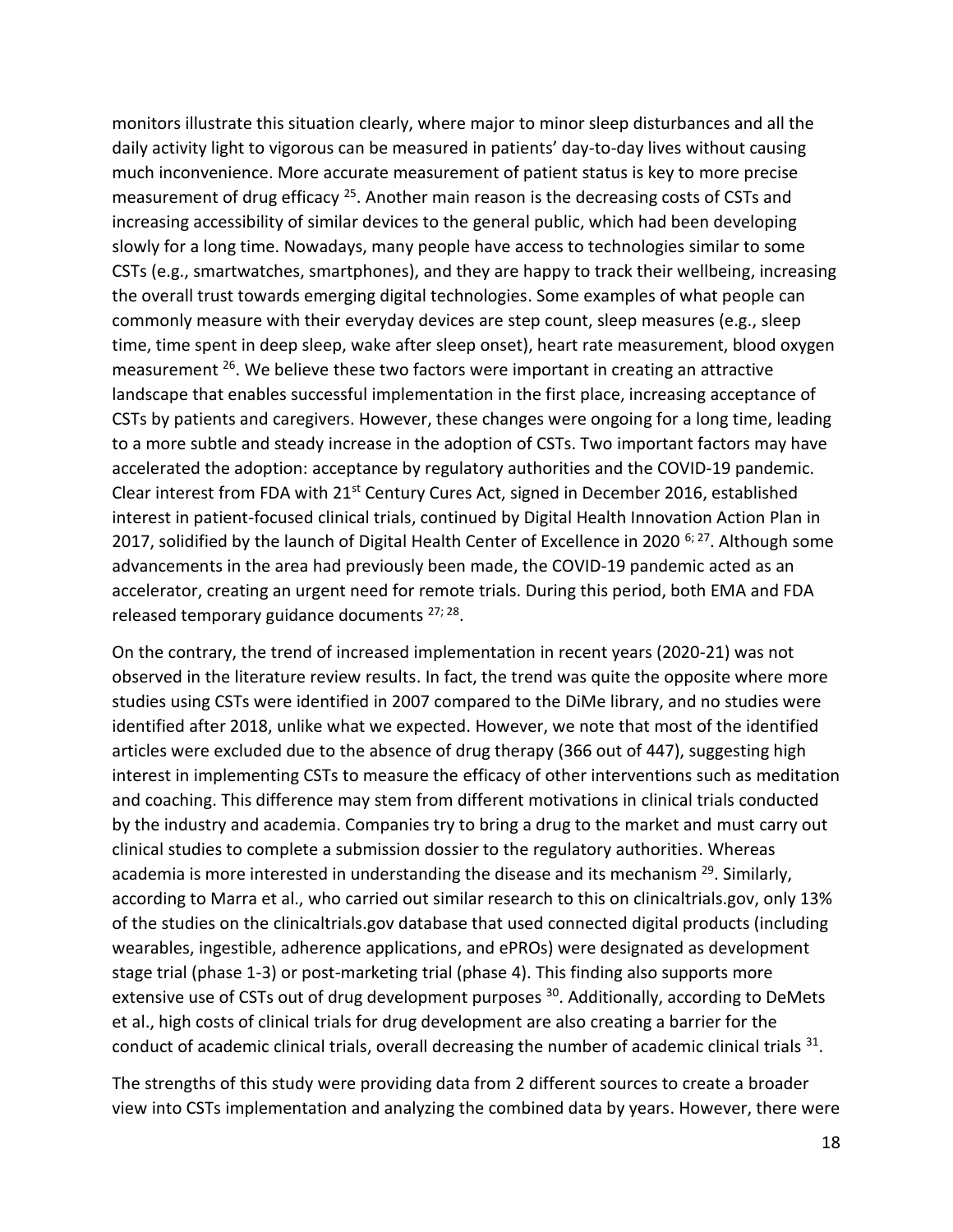also some limitations. Industry's tendency to keep information confidential and/or poor interest in publishing, combined with low numbers of academic clinical trials made it difficult to form a complete view on the adoption of CSTs. DiMe library was created to address the lack of information regarding the implementation of CST, and they provide the most comprehensive and user-friendly information available. However, the information is given by their stakeholders voluntarily, and we see that not all the trials carried out by the stakeholders are listed. An example is the successful study by Bayer utilizing activity monitors, used for label expansion of a pain medication, mentioned in the article of Godfrey et al. <sup>26</sup>. Further research into databases like clinicaltrials.gov can be effective in extending the view on the landscape we have provided in this research paper.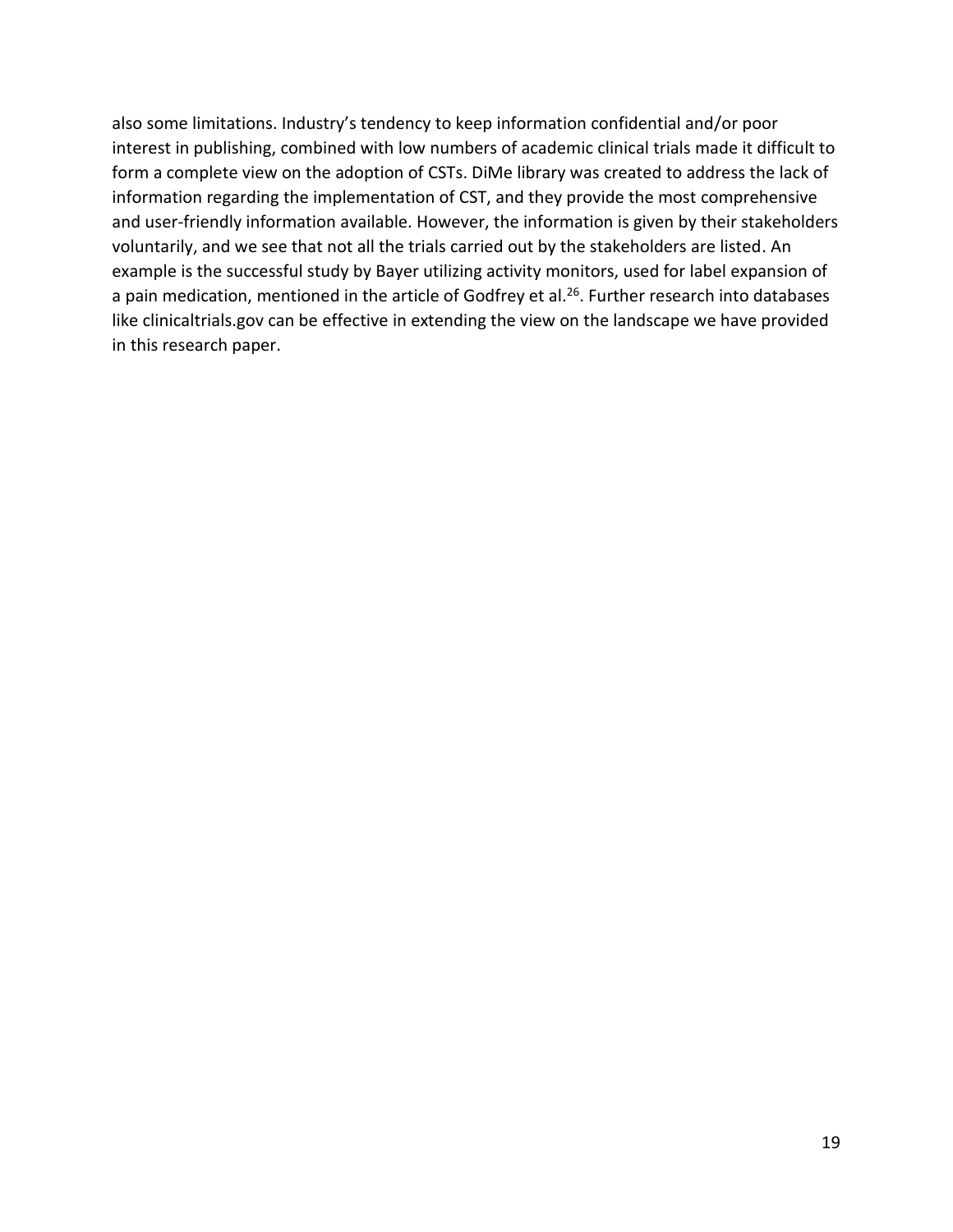# <span id="page-21-0"></span>**Conclusion**

COVID-19 pandemic demonstrated the benefits of CSTs and accelerated the adoption of digital health components in patients' lives, old and young. In this period, guidance and acceptance by the regulatory authorities visibly increased, encouraging companies to adopt CSTs further. Based on our research output, we foresee an increasing implementation rate in the coming years, although it may not be as steep as the implementation rate in 2020-21. The highest implementation is expected to be in disease areas where patients have to take part in longterm disease management and where comparing patient data over time can be helpful. Established endpoints are likely to receive more interest where all the industry stakeholders learn from these experiences, increasing regulatory guidance, and acceptance. Heart activity monitoring, an emerging area according to our results, is likely to be the next most implemented CST in the near future, given that heart activity parameters are already established endpoints and some parameters (e.g., heart rate) can already be easily measured by publicly available devices like smartphones and smartwatches. It can be expected that implementation of novel digital endpoints (e.g., speech biomarkers for Alzheimer's) will stay scarce until a higher maturity level is achieved in this domain (e.g., standardization, regulatory guidance) and then follow the same increasing trend we have so far observed. Overall, an increase in the adoption of CSTs measuring established endpoints can be expected, facilitating acceptance by all the pharmaceutical industry stakeholders, followed by an increase in the implementation of CST supporting novel endpoints.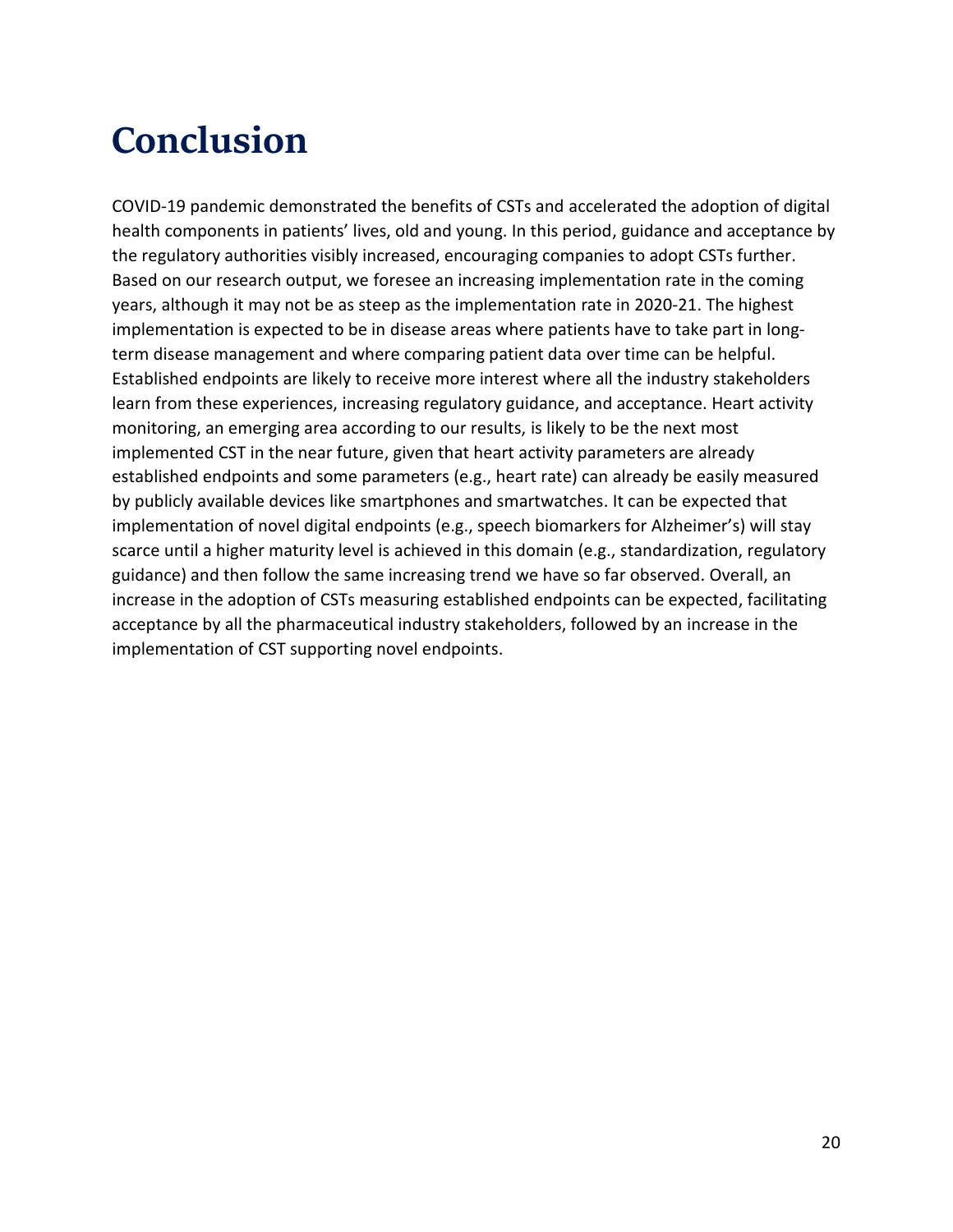### <span id="page-22-0"></span>**References**

- 1. Fogel DB. 2018. Factors associated with clinical trials that fail and opportunities for improving the likelihood of success: A review. Contemporary clinical trials communications. 11:156-164.
- 2. Naik H, Palaniappan L, Ashley EA, Scott SA. 2020. Digital health applications for pharmacogenetic clinical trials. Genes. 11(11):1261.
- 3. Inan OT, Tenaerts P, Prindiville SA, Reynolds HR, Dizon DS, Cooper-Arnold K, Turakhia M, Pletcher MJ, Preston KL, Krumholz HM et al. 2020. Digitizing clinical trials. npj Digital Medicine. 3(1).
- 4. De Brouwer W, Patel CJ, Manrai AK, Rodriguez-Chavez IR, Shah NR. 2021. Empowering clinical research in a decentralized world. npj Digital Medicine. 4(1).
- 5. Desveaux L, Soobiah C, Bhatia RS, Shaw J. 2019. Identifying and overcoming policy-level barriers to the implementation of digital health innovation: Qualitative study. Journal of medical Internet research. 21(12):e14994.
- 6. Landers M, Dorsey R, Saria S. 2021. Digital endpoints: Definition, benefits, and current barriers in accelerating development and adoption. Digital Biomarkers.216-223.
- 7. DiMe. 2021. The playbook: Digital clinical measures.
- 8. Library of digital endpoints. 2019. [accessed 2021 17 November]. [https://www.dimesociety.org/communication-education/library-of-digital-endpoints/.](https://www.dimesociety.org/communication-education/library-of-digital-endpoints/)
- 9. CTTI. Feasibility studies database.
- 10. Defining digital medicine digital medicine society (dime). 2021. DiMeSociety; [accessed]. [https://www.dimesociety.org/about-us/defining-digital-medicine/.](https://www.dimesociety.org/about-us/defining-digital-medicine/)
- 11. Icd-11 for mortality and morbidity statistics. 2021. [accessed 2022 13 January]. [https://icd.who.int/browse11/l-m/en#/http://id.who.int/icd/entity/1611724421.](https://icd.who.int/browse11/l-m/en#/http://id.who.int/icd/entity/1611724421)
- 12. McCoy J, Goren A, Kovacevic M, Situm M, Stanimirovic A, Shapiro J, Sinclair R. 2018. Styling without shedding: Novel topical formula reduces hair shedding by contracting the arrector pili muscle. Dermatologic therapy. 31(1):e12575.
- 13. Bertz JW, Epstein DH, Reamer D, Kowalczyk WJ, Phillips KA, Kennedy AP, Jobes ML, Ward G, Plitnick BA, Figueiro MG. 2019. Sleep reductions associated with illicit opioid use and clinic-hour changes during opioid agonist treatment for opioid dependence: Measurement by electronic diary and actigraphy. Journal of substance abuse treatment. 106:43-57.
- 14. Clarke LL, Wilson S, Kirwan JR. 2013. Using actigraphy to measure sleep patterns in rheumatoid arthritis: A pilot study in patients taking night‐time prednisone. Musculoskeletal Care. 11(3):179- 185.
- 15. Snipelisky D, Kelly J, Levine JA, Koepp GA, Anstrom KJ, Mcnulty SE, Zakeri R, Felker GM, Hernandez AF, Braunwald E et al. 2017. Accelerometer-measured daily activity in heart failure with preserved ejection fraction. Circulation: Heart Failure. 10(6):e003878.
- 16. Linnemayr S, Stecher C, Saya U, MacCarthy S, Wagner Z, Jennings L, Mukasa B. 2020. Behavioral economics incentives to support hiv treatment adherence (best): Protocol for a randomized controlled trial in uganda. Trials. 21(1):1-13.
- 17. Kasper S, Hajak G, Wulff K, Hoogendijk WJ, Montejo AL, Smeraldi E, Rybakowski JK, Quera-Salva M-A, Wirz-Justice AM, Picarel-Blanchot F. 2010. Efficacy of the novel antidepressant agomelatine on the circadian rest-activity cycle and depressive and anxiety symptoms in patients with major depressive disorder: A randomized, double-blind comparison with sertraline. The Journal of clinical psychiatry. 71(2):6060.
- 18. Mahlberg R, Walther S. 2007. Actigraphy in agitated patients with dementia. Zeitschrift für Gerontologie und Geriatrie. 40(3):178-184.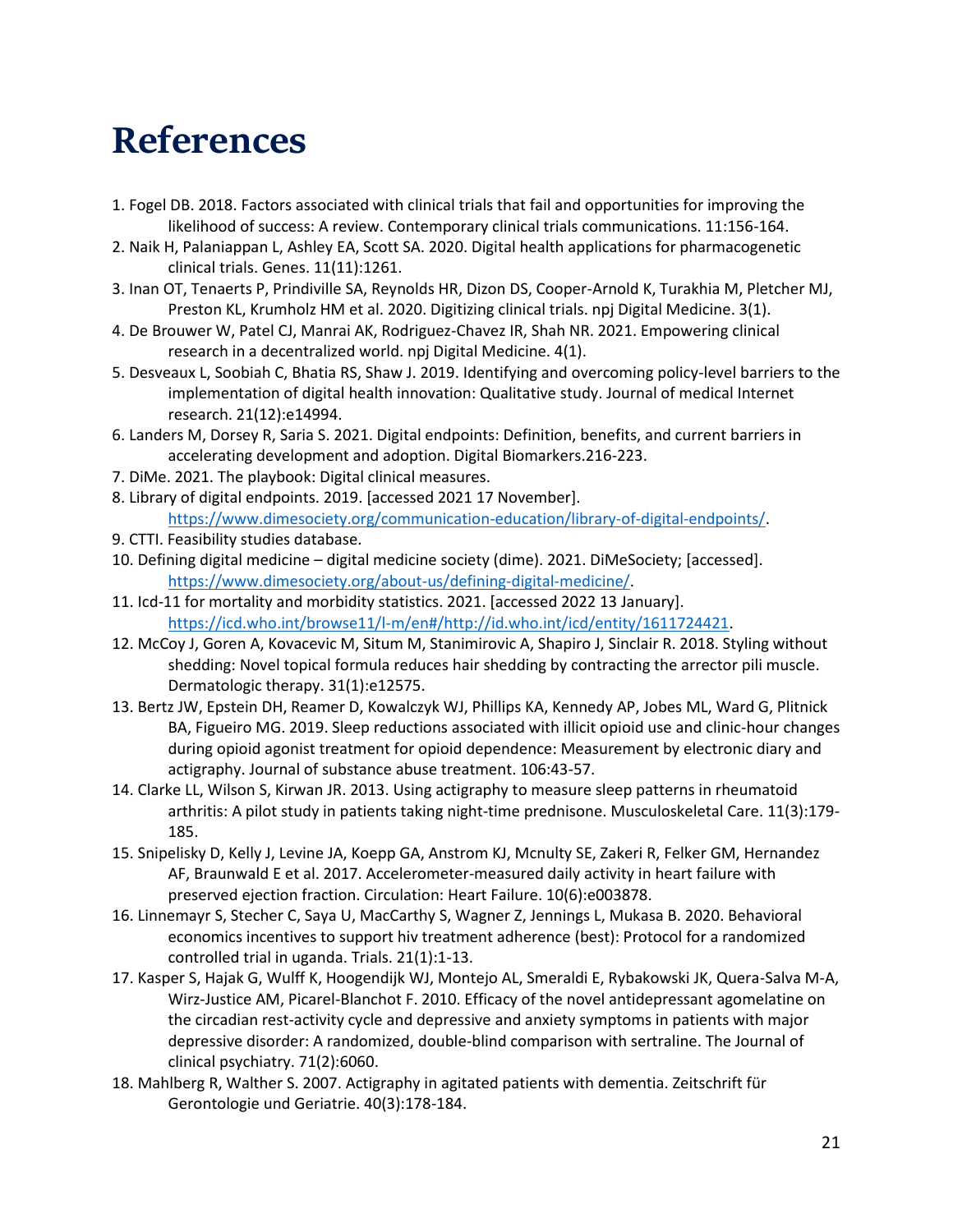- 19. Jiang L-l, Wang S-q, Ding B, Zhu J, Jing T, Ye L, Lee K-O, Ma J-h. 2018. The effects of add-on exenatide to insulin on glycemic variability and hypoglycemia in patients with type 1 diabetes mellitus. Journal of endocrinological investigation. 41(5):539-547.
- 20. Manta C, Patrick-Lake B, Goldsack C, Jennifer. 2020. Digital measures that matter to patients: A framework to guide the selection and development of digital measures of health. Digital Biomarkers. 4(3):69-77.
- 21. Yoon DW, Shin H-W. 2020. Sleep tests in the non-contact era of the covid-19 pandemic: Home sleep tests versus in-laboratory polysomnography. Clinical and Experimental Otorhinolaryngology. 13(4):318-319.
- 22. Halford J, Harris C. 2010. Determining clinical and psychological benefits and barriers with continuous glucose monitoring therapy. Diabetes technology & therapeutics. 12(3):201-205.
- 23. Engler R, Routh TL, Lucisano JY. 2018. Adoption barriers for continuous glucose monitoring and their potential reduction with a fully implanted system: Results from patient preference surveys. Clinical Diabetes. 36(1):50-58.
- 24. Shegog R, Braverman L, Hixson JD. 2020. Digital and technological opportunities in epilepsy: Toward a digital ecosystem for enhanced epilepsy management. Epilepsy & Behavior. 102:106663.
- 25. Verdru J, Van Paesschen W. 2020. Wearable seizure detection devices in refractory epilepsy. Acta Neurologica Belgica. 120(6):1271-1281.
- 26. Godfrey A, Vandendriessche B, Bakker JP, Fitzer‐Attas C, Gujar N, Hobbs M, Liu Q, Northcott CA, Parks V, Wood WA et al. 2021. Fit‐for‐purpose biometric monitoring technologies: Leveraging the laboratory biomarker experience. Clinical and Translational Science. 14(1):62-74.
- 27. Kadakia K, Patel B, Shah A. 2020. Advancing digital health: Fda innovation during covid-19. npj Digital Medicine. 3(1).
- 28. Izmailova ES, Ellis R, Benko C. 2020. Remote monitoring in clinical trials during the covid‐19 pandemic. Clinical and Translational Science.
- 29. Laterre P-F, François B. 2015. Strengths and limitations of industry vs. Academic randomized controlled trials. Clinical Microbiology and Infection. 21(10):906-909.
- 30. Marra C, Chen JL, Coravos A, Stern AD. 2020. Quantifying the use of connected digital products in clinical research. npj Digital Medicine. 3(1).
- 31. Demets DL. 2011. A historical perspective on clinical trials innovation and leadership. JAMA. 305(7):713.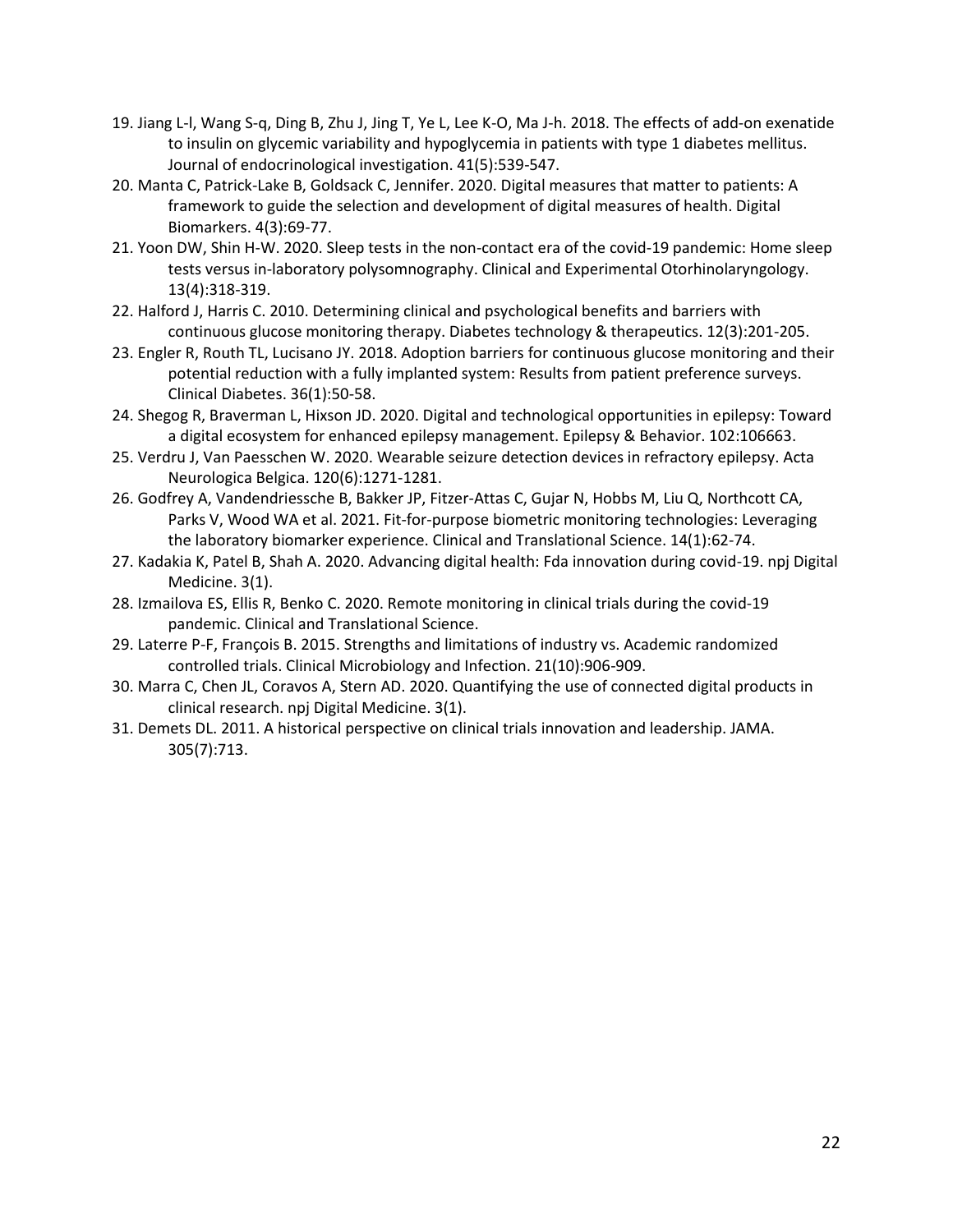# <span id="page-24-0"></span>**Supplementary Materials**

**Supplementary Material 1. Inclusion/exclusion criteria for connected sensor technology**. The same criteria as the DiMe library were used for the literature review to select connected sensor technologies<sup>7</sup>.

| Category                                | Examples                                                                                                             | <b>Inclusion Criteria</b>              |                                                    |                                                                |                                                         |                                              | $S\in \mathcal{P}^c$ |
|-----------------------------------------|----------------------------------------------------------------------------------------------------------------------|----------------------------------------|----------------------------------------------------|----------------------------------------------------------------|---------------------------------------------------------|----------------------------------------------|----------------------|
|                                         |                                                                                                                      | 1. Collects clinical<br>or health data | 3. Biometric<br>Sensor<br>2. Software<br>Component | could be used off-<br>Collected (e.g.,<br>4. Remotely<br>site) | internet or other non-expert<br>5. Connected to<br>tech | 6. Patient use (incl.<br>caregiver/parental) |                      |
|                                         | $smartphones$ $(e.g.$ microphone)<br>Activity trackers, heart rate<br>monitors, smart scales,<br>sensors embedded in |                                        |                                                    |                                                                |                                                         |                                              | Included             |
| Connected sensors<br>technologies (e.g. | Ingestibles such as smart pills<br>(e.g., MyCite)                                                                    |                                        |                                                    |                                                                |                                                         |                                              | Included             |
| BioMeT)                                 | Implantables (e.g., pacemaker,<br>subdermal wearable)                                                                |                                        |                                                    |                                                                | ↘                                                       | ↘                                            | Included             |
|                                         | expert-operated (e.g.,<br>Butterfly portable ultrasound)<br>Medical                                                  |                                        |                                                    |                                                                |                                                         | ×                                            | Excluded             |
| connected sensor<br>Non-internet        | lood pressure cuff<br>Personal thermometer, at<br>home b                                                             |                                        |                                                    |                                                                | ×                                                       |                                              | Excluded             |
| Mobile Apps (w/o<br>sensor)             | Lifestyle mgmt. & adherence<br>programs                                                                              |                                        | ×                                                  |                                                                |                                                         |                                              | Excluded             |
| Assessments via<br>Mobile Platform      | iPad-administered tests, ePROs<br>collecting clinical metrics via<br>smartphone                                      |                                        | ×                                                  |                                                                |                                                         |                                              | Excluded             |
| Electronic Health<br>Records            | Communication portals,<br>ePrescribing                                                                               |                                        |                                                    |                                                                |                                                         | ×                                            | Excluded             |
| Products with Digital<br>Display        | Digital display scale, digital<br>pregnancy test                                                                     |                                        |                                                    |                                                                | ×                                                       |                                              | Excluded             |
| Large, stationary<br>equipment          | Rehabilitation robots, Smart<br>treadmills, CT machine                                                               |                                        |                                                    |                                                                |                                                         |                                              | Excluded             |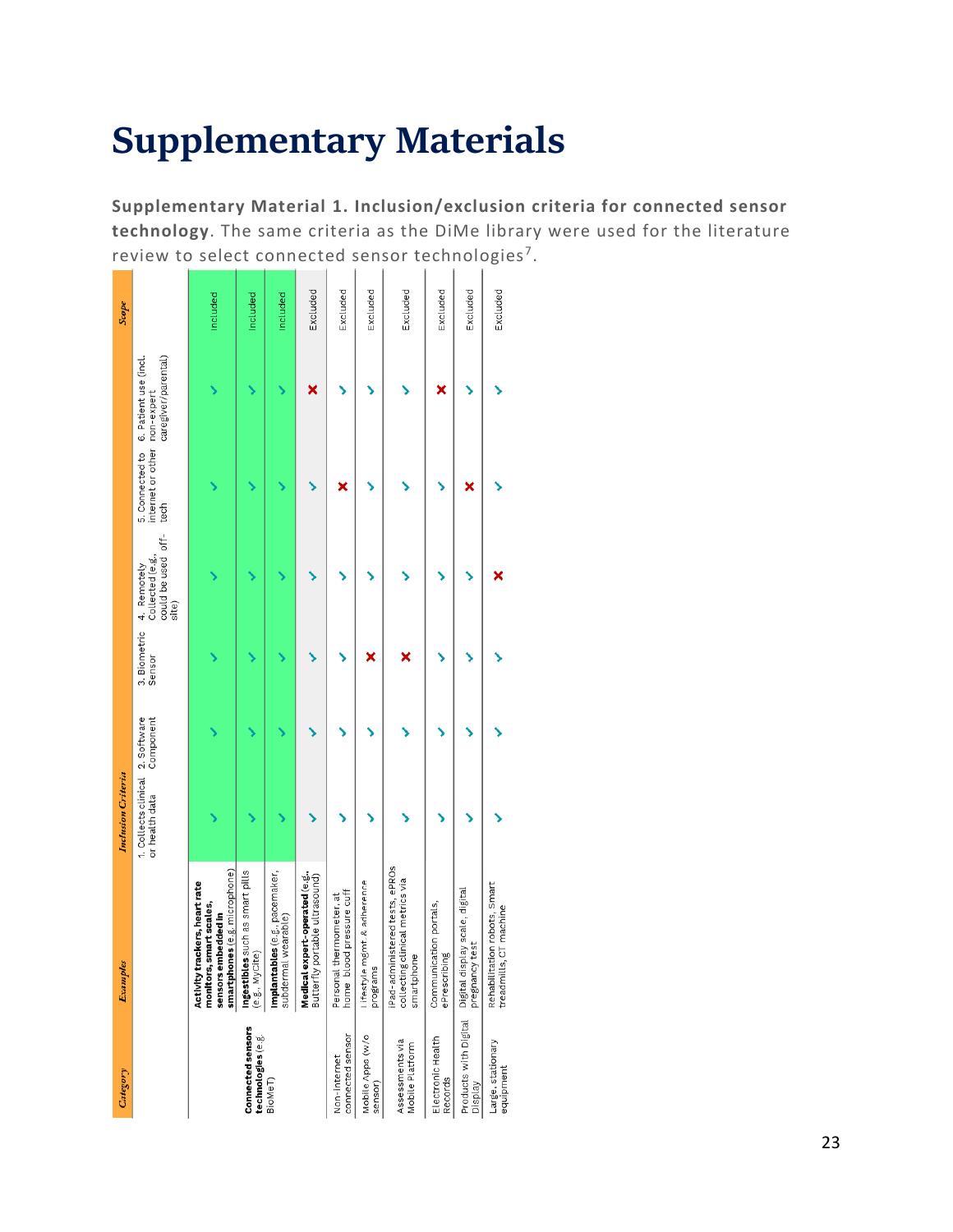**Supplementary Material 2. Usage of connected sensor technologies for different disease areas by years.** COPD: chronic obstructive pulmonary disease, MDD: major depressive disorder, HF: heart failure, PAH: pulmonary arterial hypertension, CF: cystic fibrosis, MS: multiple sclerosis.

| <b>Device</b>                    | # of<br><b>Studies</b> | <b>Indication</b>                                                                  |
|----------------------------------|------------------------|------------------------------------------------------------------------------------|
| 2005                             |                        |                                                                                    |
| Activity monitor                 | 1                      | Restless leg syndrome (measuring periodic limb movements)                          |
| 2006                             |                        |                                                                                    |
| Activity monitor                 | $\mathbf{1}$           | Alzheimer's Disease                                                                |
| 2008                             |                        |                                                                                    |
| Activity monitor                 | $\mathbf{1}$           | Sleep disturbance                                                                  |
| 2009                             |                        |                                                                                    |
| Activity monitor                 | $\mathbf{1}$           | Atopic dermatitis                                                                  |
| 2011                             |                        |                                                                                    |
| Activity monitor                 | 3                      | Atopic dermatitis, cachexia in lung or pancreas, diabetic<br>peripheral neuropathy |
| 2012                             |                        |                                                                                    |
| Activity monitor                 | $\overline{2}$         | Osteoarthritis, Alzheimer's disease                                                |
| 2013                             |                        |                                                                                    |
| Activity monitor                 | $\mathbf 1$            | Chronic stable angina                                                              |
| 2015                             |                        |                                                                                    |
| Activity monitor                 | $\overline{2}$         | COPD, osteoarthritis                                                               |
| 2016                             |                        |                                                                                    |
| Activity monitor                 | 6                      | Insomnia, MDD, Rett syndrome, CF, HF                                               |
| Electrodermal activity<br>sensor | $\mathbf 1$            | Sleep-wake disorders                                                               |
| Heart rate monitor               | $\mathbf 1$            | Rett syndrome                                                                      |
| Thermometer                      | 1                      | Rett syndrome                                                                      |
| 2017                             |                        |                                                                                    |
| Activity monitor                 | 5                      | PAH, reflux, neuromyelitis optica spectrum disorder, MS, HF                        |
| Ingestible sensor                | 1                      | Asthma (measuring treatment adherence)                                             |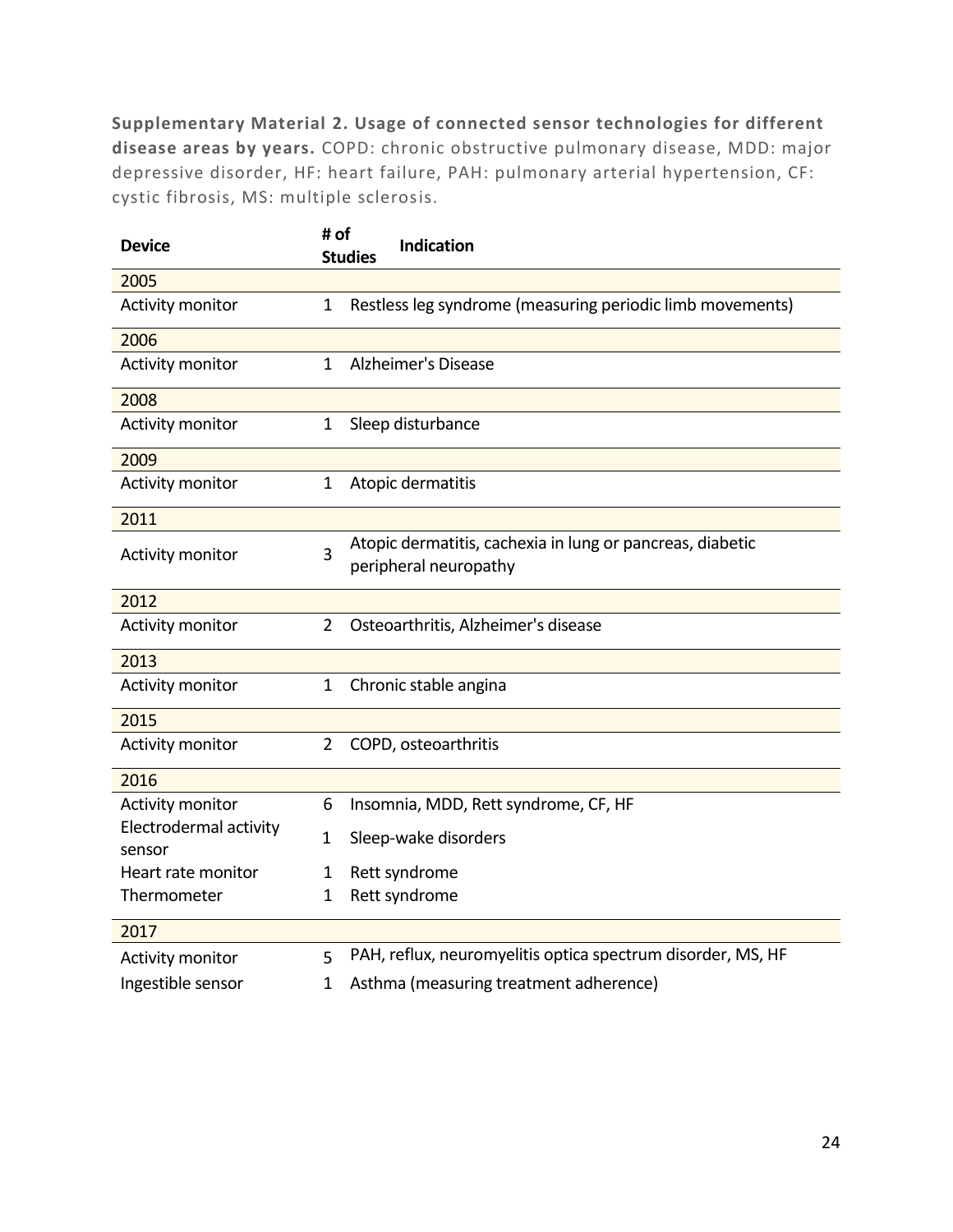| 2018                       |                |                                                                                                                   |
|----------------------------|----------------|-------------------------------------------------------------------------------------------------------------------|
| Activity monitor           | $\overline{2}$ | Parkinson's disease, T1DM                                                                                         |
| Chest contact sensor       | 1              | Chronic cough                                                                                                     |
| Home spirometer            | 1              | <b>COPD</b>                                                                                                       |
| Continuous glucose monitor | 2              | T <sub>1</sub> DM                                                                                                 |
| 2019                       |                |                                                                                                                   |
| Activity monitor           | 3              | Postoperative recovery, allergic asthma,<br>diabetic peripheral neuropathic pain                                  |
| Microphone                 | $\mathbf{1}$   | Alzheimer's disease (voice biomarkers)                                                                            |
| 2020                       |                |                                                                                                                   |
| Activity monitor           | 8              | HF, essential tremor, Parkinson's disease,<br>sickle cell anemia, menopause, MDD, asthma,<br>sleep-wake disorders |
| Pulse oximeter             | 2              | Sickle cell anemia, COVID-19                                                                                      |
| Thermometer                | 1              | COVID-19                                                                                                          |
| Continuous glucose monitor | 3              | T1DM, T2DM                                                                                                        |
| Chest contact sensor       | $\overline{2}$ | Chronic cough (cough count)                                                                                       |
| 2021                       |                |                                                                                                                   |
| <b>ECG</b>                 | $\overline{2}$ | Atrial fibrillation, blepharospasm                                                                                |
|                            |                | Restless leg syndrome, PAH, Huntington                                                                            |
| Activity monitor           | 9              | disease, cognitive impairment, sleep<br>disturbance, Parkinson's disease, HF, MDD, CF                             |
| Continuous glucose monitor | 4              | T1DM, T2DM                                                                                                        |
| Camera                     | 1              | Huntington disease (facial movement)                                                                              |
| Accelerometer              | 1              | Essential tremor (tremor rating)                                                                                  |
|                            |                |                                                                                                                   |

**Supplementary Material 2. Continued.**